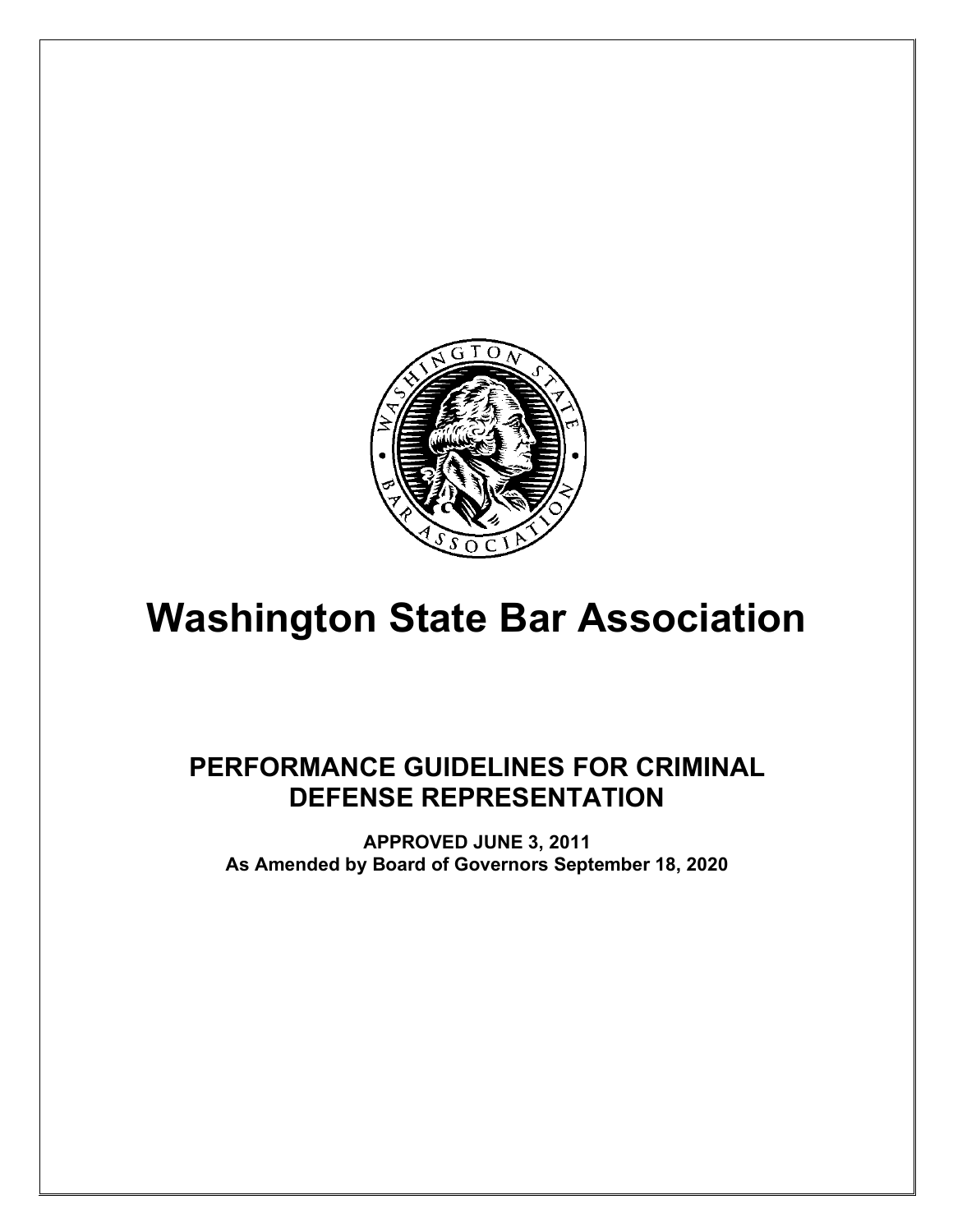#### **PREFACE**

These guidelines are intended to be used as a guide to professional conduct and performance.

The object of these guidelines is to alert the attorney to the courses of action that may be necessary, advisable, or appropriate, and thereby to assist the attorney in deciding upon the particular actions that must be taken in a case to ensure that the client receives the best representation possible.

All of the steps covered in these guidelines are not meant to be undertaken automatically in every case. Instead, the steps actually taken should be tailored to the requirements of a particular case. The guidelines recognize that representation in criminal and juvenile offender cases is a difficult and complex responsibility. Attorneys must have the flexibility to choose a strategy and course of action that ethically "fits" the case, the client and the court proceeding.

These guidelines may or may not be relevant in judicial evaluation about alleged misconduct of defense counsel to determine the validity of a conviction. They may be considered with other evidence concerning the effective assistance of counsel.<sup>1</sup>

As used in these Guidelines, "must" and "shall" are intended to describe mandatory requirements. "Should" is not mandatory but is used when providing guidance about what attorneys can and are encouraged to do in the interest of providing quality representation.

 <sup>1</sup> *See State v. A.N.J.*, 168 Wn.2d 91,110 (2010).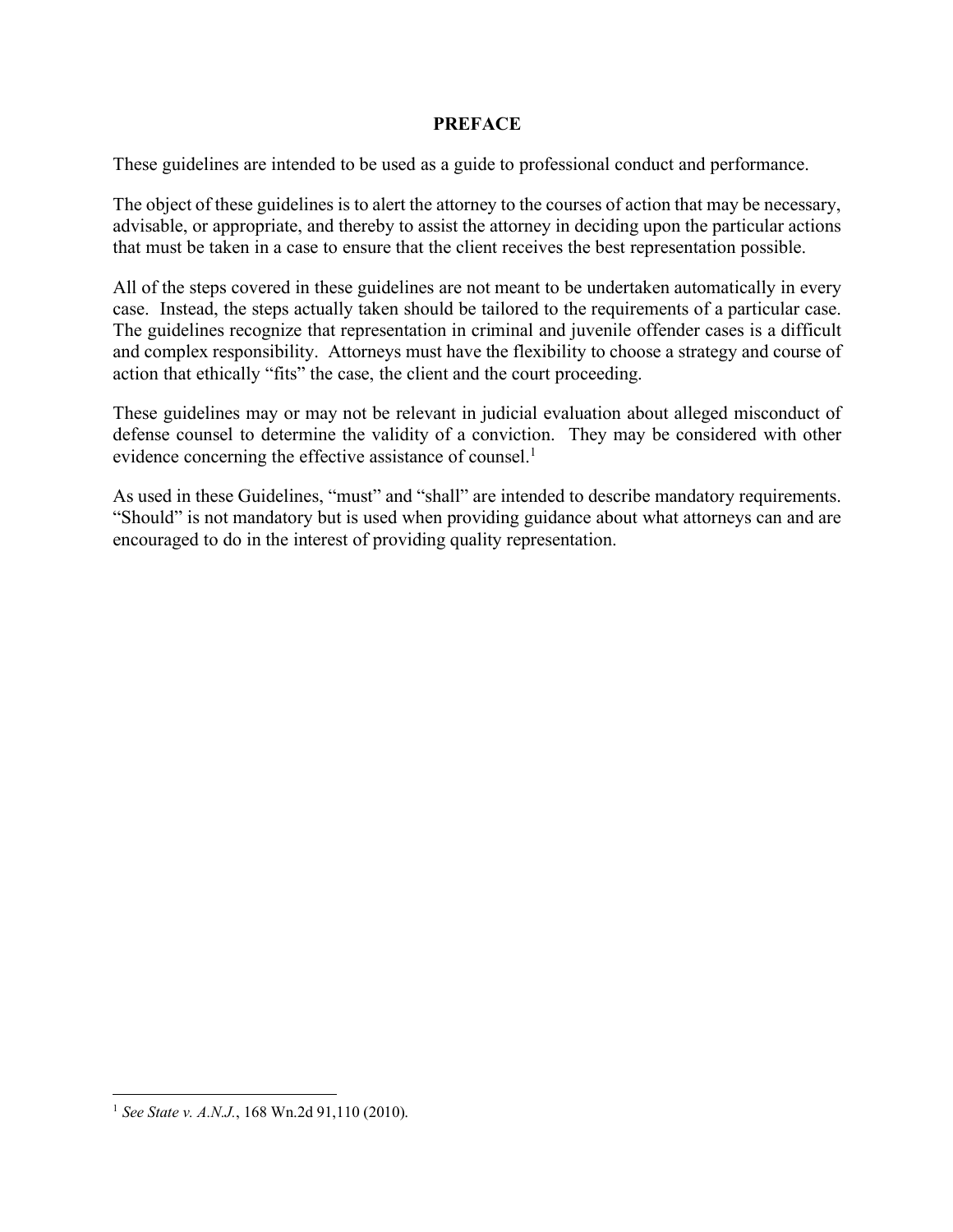#### **Guideline 1.**

#### **1.1 Role of Defense Counsel**

a. The paramount obligation of criminal defense counsel is to provide conscientious, ardent, and quality representation to their clients at all stages of the criminal2 process. Attorneys also have an obligation to abide by ethical requirements and act in accordance with the rules of the court.

The basic duty defense counsel owes to the administration of justice and as an officer of the court is to serve as the client's counselor and advocate with courage and devotion and to render effective, quality representation. Defense counsel, in common with all members of the bar, are subject to standards of conduct stated in statutes, rules, decisions of courts, and codes, or other standards of professional conduct. Defense counsel has no duty to execute any directive of the client which does not comport with law or such standards.

- b. It is the duty of defense counsel to know and be guided by the standards of professional conduct as defined in codes of the legal profession applicable in Washington. Once representation has been undertaken, the functions and duties of defense counsel are the same whether defense counsel is assigned, privately retained, or serving in a legal aid or defender program.
- c. In "two strikes" and "three strikes" cases, counsel must defend a client against not only the current charge, but also against prior "strike" convictions that expose the client to a life sentence as a persistent offender. Counsel must also contest the potential life sentence through factual investigation, legal research and development of mitigation information.

# **1.2 Education, Training and Experience of Defense Counsel**

- a. To provide quality representation, counsel must be familiar with the substantive criminal law and the law of criminal procedure and its application in the particular jurisdiction. Counsel has a continuing obligation to stay abreast of changes and developments in the law. Counsel should also be informed of the practices of the specific judge before whom a case is pending.
- b. Prior to handling a criminal matter, counsel should have sufficient experience or training to provide quality representation.

<sup>&</sup>lt;sup>2</sup> These Performance Guidelines also apply to the juvenile offender adjudication process.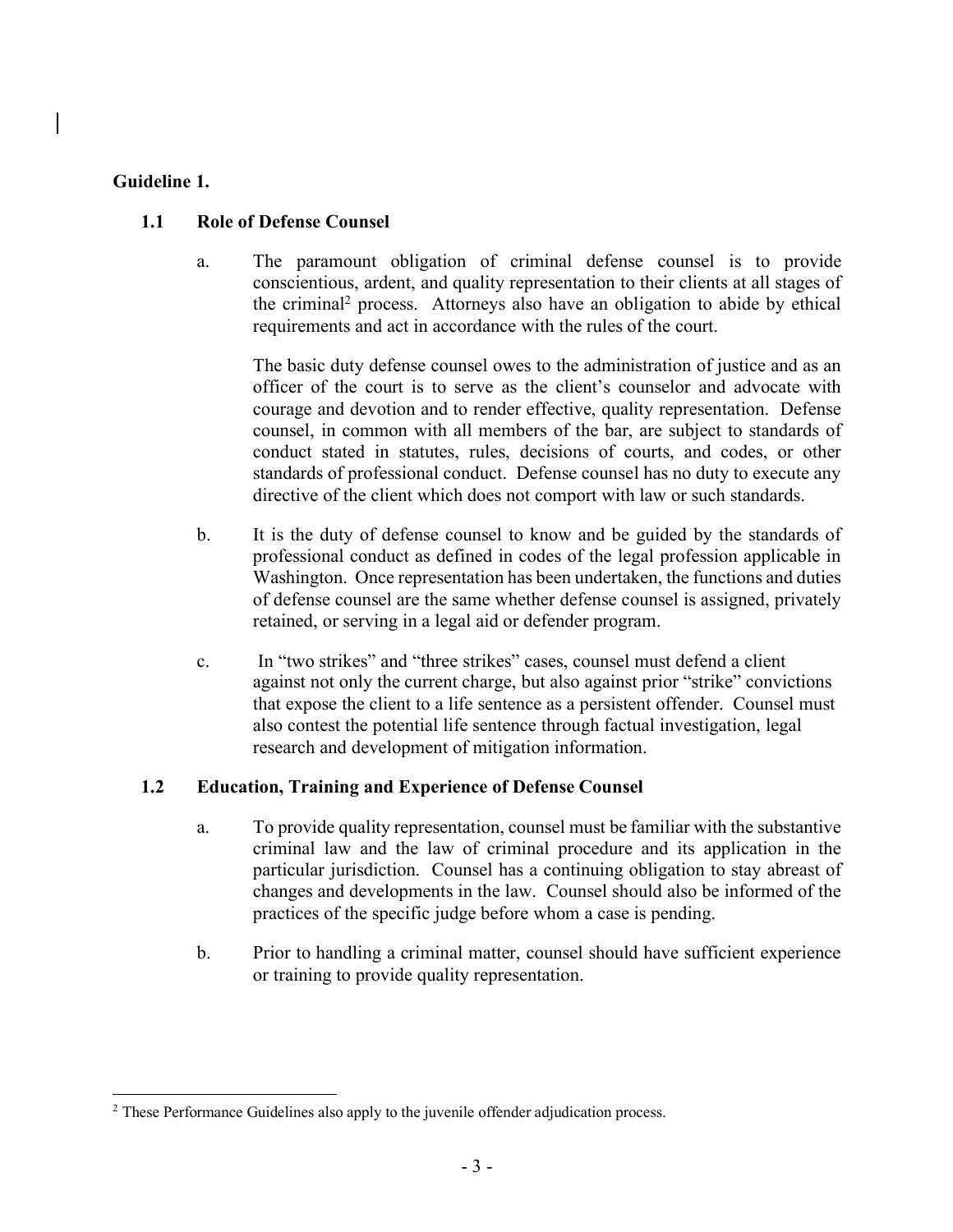#### **1.3 General Duties of Defense Counsel**

Before agreeing to act as counsel or accepting appointment by a court, counsel has an obligation to make sure that they have available sufficient time, resources, knowledge and experience to offer quality representation to a defendant in a particular matter. It is useful for counsel to keep time records to assess the number and types of other public defense or private cases counsel may accept and to support requests for additional compensation or appointment of mental health and other experts.

Counsel must be alert to all potential and actual conflicts of interest that would impair their ability to represent a client. Where appropriate, counsel should seek an advisory opinion on any potential conflicts.

In complex cases or in types of cases in which counsel is not experienced, counsel should consider requesting appointment of co-counsel. If it appears that counsel is unable to offer quality representation in any case, counsel shall move to withdraw.

Persistent offender cases, for example, require an assessment of the time, resources and expertise to not only challenge predicate "strike" convictions but also, as outlined below in Section 1.4, to build and maintain a relationship of trust and confidence with the client and experts in order to fully develop mitigation evidence.

Counsel has the obligation to keep the client informed of the progress of the case.

- a. Counsel should respond promptly to client complaints.
- b. Counsel should continue representation of the client until replaced.
- c. Counsel has a duty to cooperate with successor counsel.
- d. Counsel has a duty to identify and address systemic and individual race bias that may affect the client. Counsel should be informed about racial disproportionality in the criminal legal system and affirmatively represent the client to prevent adverse consequences of institutional bias. Counsel should identify when other personal factors presented by a client, such as gender identity and/or sexual orientation, risk triggering institutional and/or individual biases and affirmatively represent the client to prevent adverse consequences associated with them. Counsel should consider using empirical data to advocate for clients in pre-trial release hearings, motion practice, trial, and sentencing and any other hearings. Counsel should also be aware of their personal and implicit biases and the potential impact these may have on the representation and the discharge of ethical duties to the client.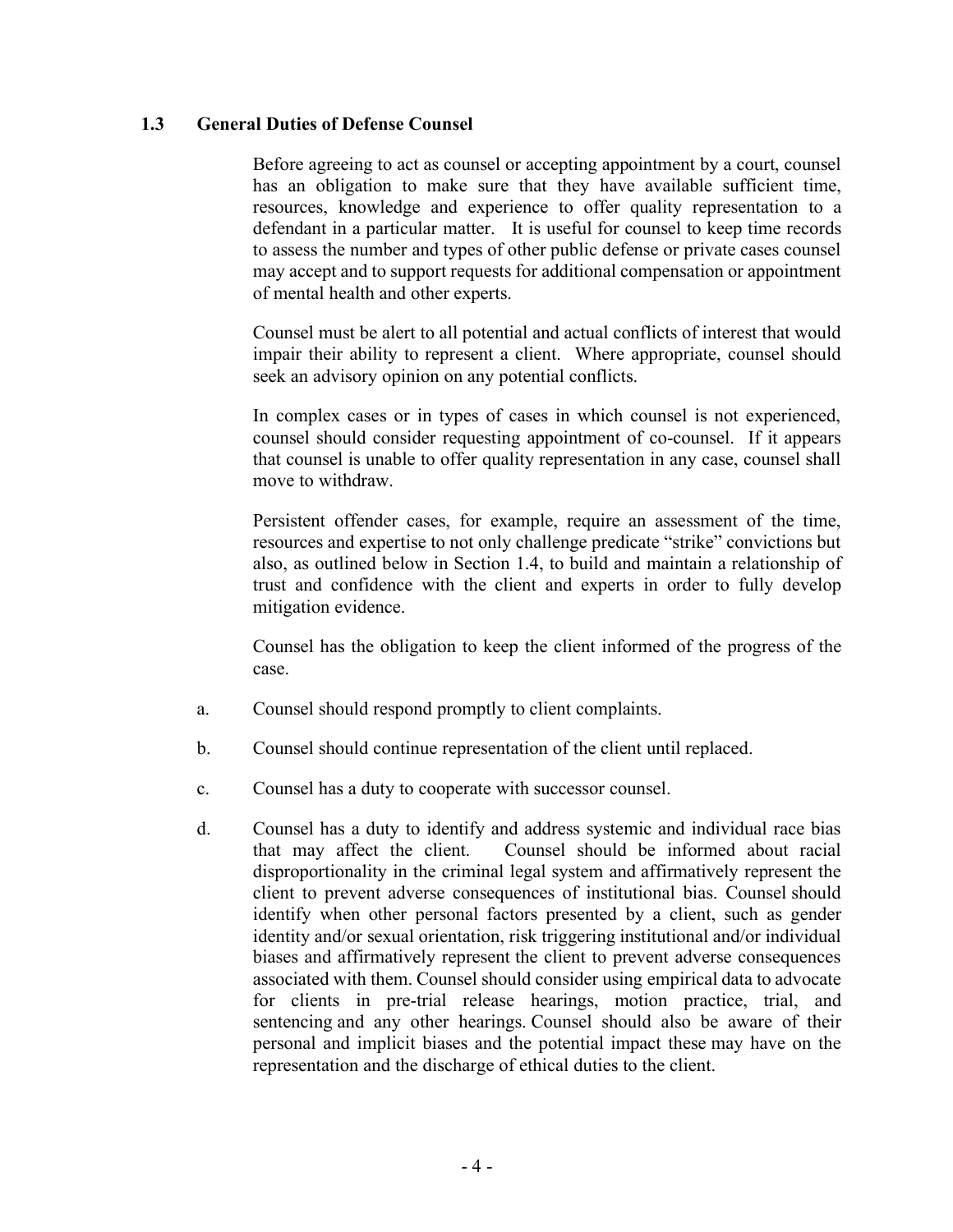# **1.4 Relationship with Client**

- a. **Early Contact.** The attorney shall make contact with the client at the earliest possible time. If the client is in custody, contact should be within 24 hours of appointment and shall be within no more than 48 hours unless there is an unavoidable extenuating circumstance**.** The lawyer should send a representative to see the client within 24 hours if the lawyer is not able to see the client within 24 hours.
- b. **Barriers to Communication.** Counsel should ensure at this and all successive interviews and proceedings that barriers to communication, such as differences in language or literacy, be overcome. Counsel should ensure access to and use of appropriate interpreter services when necessary for client communication.
- c. **Establishment of the Relationship.** Defense counsel should seek to establish a relationship of trust and confidence with the client and should discuss the objectives of the representation. Defense counsel should explain counsel's obligation of confidentiality, the attorney-client privilege and the limits of the privilege. In cases where a client may be facing a mandatory life sentence, such as persistent offender cases, counsel and appropriate team members, such as social workers, shall meet regularly with clients. A strong attorney-client relationship supports a client facing a mandatory life sentence, builds trust needed to share often-traumatic social history, and gives a client confidence in counsel's recommendation about how to resolve the case.
- d. **Interviewing the Client.** As soon as practicable, defense counsel should seek to determine all relevant facts known to the client.
- e. **Prompt Action to Protect the Client.** Many important rights of the client can be protected and preserved only by prompt legal action. Defense counsel should inform the client of his or her rights at the earliest opportunity and take all necessary action to vindicate such rights. Defense counsel should consider all procedural steps which in good faith may be taken, including, for example, motions seeking pretrial release of the client, obtaining psychiatric examination of the client when a need appears, moving for change of venue or continuance, moving to suppress illegally obtained evidence, moving for severance from jointly charged defendants, and seeking dismissal of the charges. Early in the representation, counsel should evaluate whether the client may be sentenced as a persistent offender if convicted. Counsel must not wait for the State to give notice it will seek a life sentence or to provide a client's criminal history in such cases.
- f. **Duty to Keep Client Informed.** Defense counsel should keep the client informed of the developments in the case and the progress of preparing the defense and should promptly comply with reasonable requests for information. Defense counsel should explain developments in the case to the extent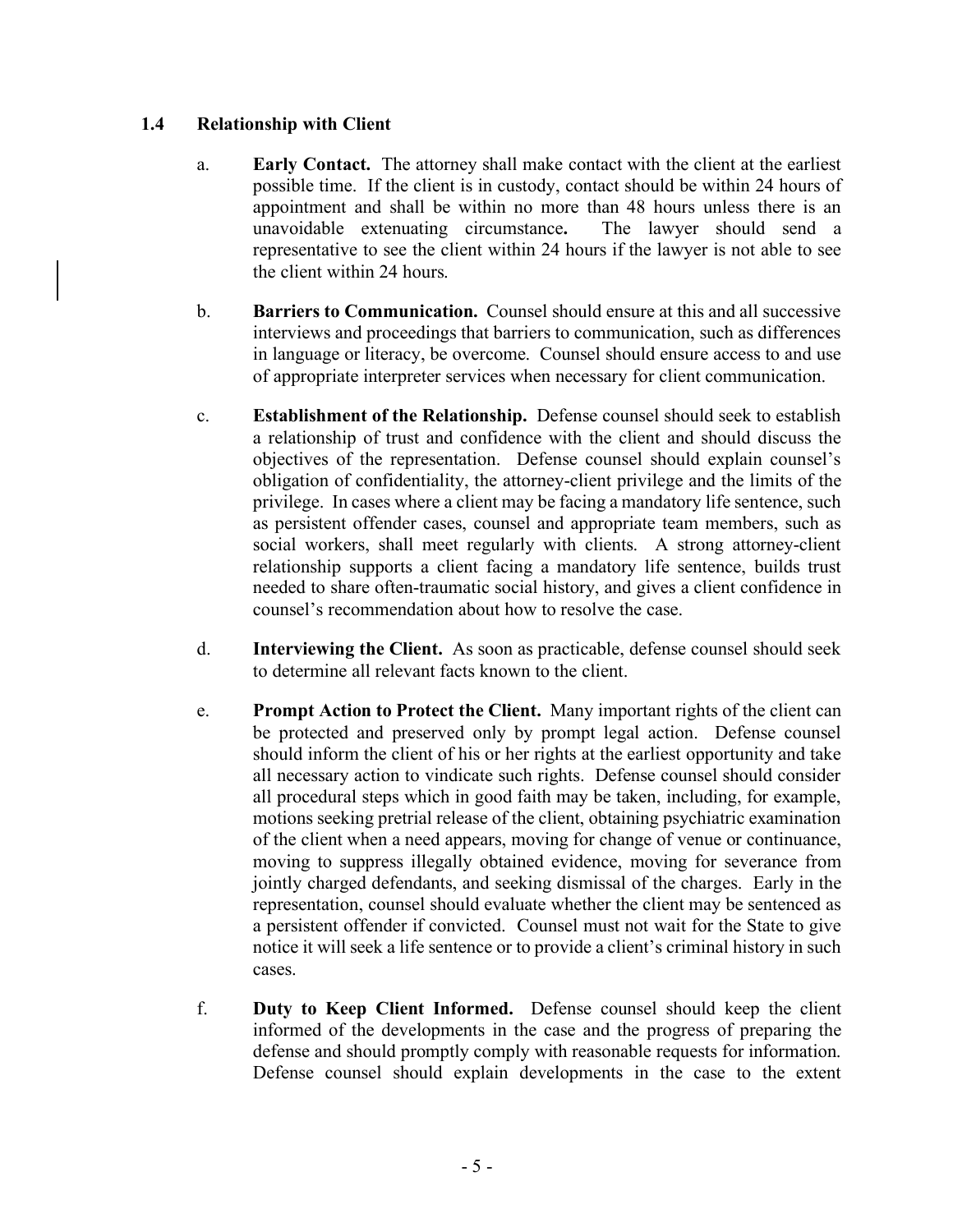reasonably necessary to permit the client to make informed decisions regarding the representation.

# g. **Advising the Client.**

- 1. After informing himself or herself fully on the facts and the law, defense counsel should advise the client with complete candor concerning all aspects of the case, including a candid evaluation of the probable outcome.
- 2. Defense counsel should not intentionally understate or overstate the risks, hazards, or prospects of the case to exert undue influence on the client's decision as to his or her plea.

# h. **Control and Direction of the Case.**

- 1. Certain decisions relating to the conduct of the case are ultimately for the client and others are ultimately for defense counsel. The decisions which are to be made by the client after full consultation with counsel include:
	- (a) what pleas to enter;
	- (b) whether to accept a plea agreement;
	- (c) whether to waive jury trial;
	- (d) whether to testify in his or her own behalf; and
	- (e) whether to appeal.
- 2. Strategic and tactical decisions should be made by defense counsel after consultation with the client where feasible and appropriate. Such decisions include what witnesses to call, whether and how to conduct cross-examination, what jurors to accept or strike, what trial motions should be made, and what evidence should be introduced.

#### **Guideline 2.**

#### **2.1 General Obligations of Counsel Regarding Pretrial Release**

The attorney has an obligation to attempt to secure the pretrial release of the client under the conditions most favorable and acceptable to the client.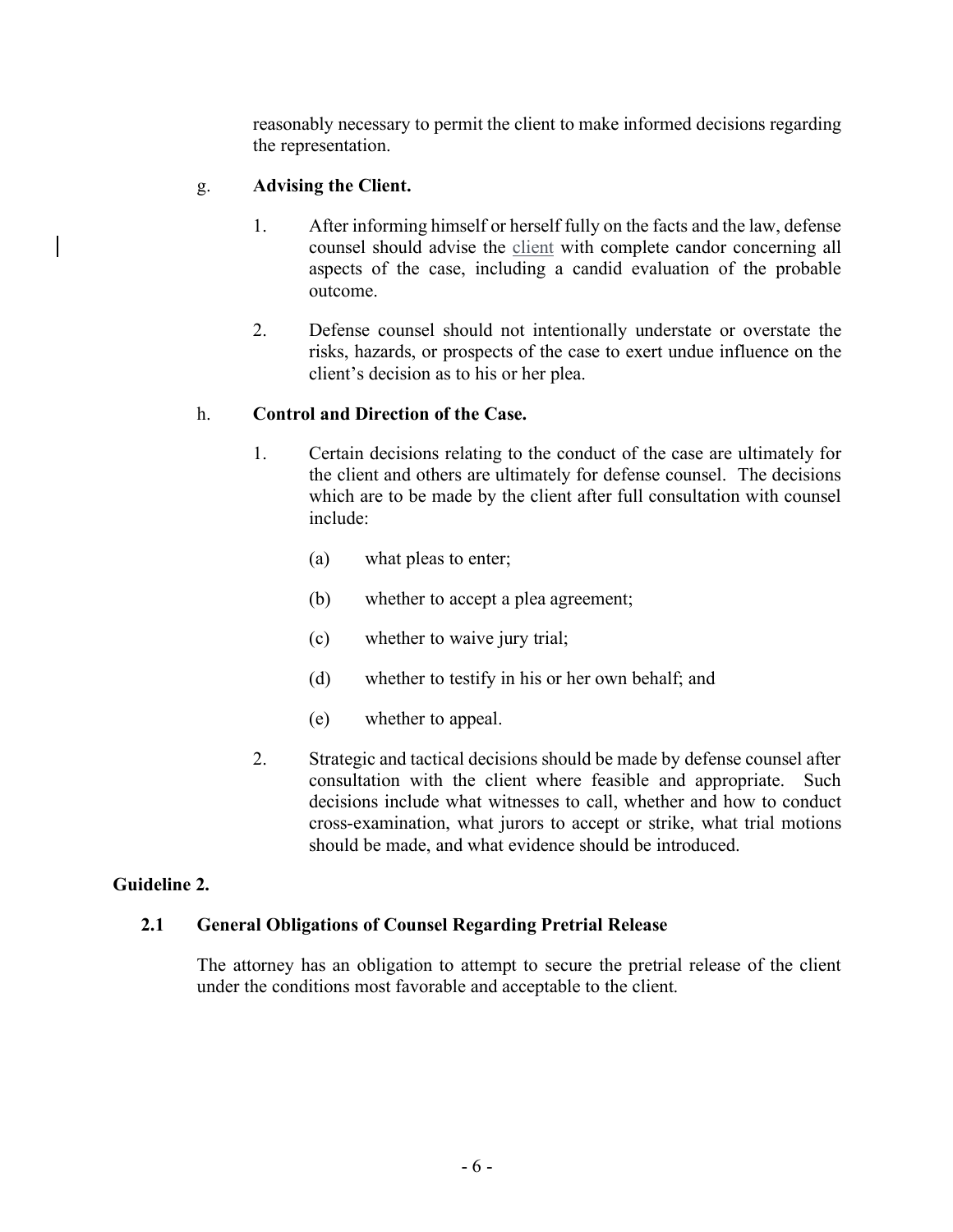# **2.2 Pretrial Release Interview**

a. Preparation:

Prior to conducting the interview the attorney, should, where possible:

- 1. Be familiar with the elements of the offense and the potential punishment, where the charges against the client are already known;
- 2. Obtain copies of any relevant documents which are available, including copies of any charging documents, recommendations and reports made by bail agencies concerning pretrial release, and law enforcement reports that might be available;
- 3. Be familiar with the legal criteria for determining pretrial release and the procedures that will be followed in setting those conditions;
- 4. Be familiar with the different types of pretrial release conditions the court may set and whether private or public agencies are available to act as a custodian for the client's release;
- 5. Be familiar with any procedures available for reviewing the trial judge's setting of bail.
- b. The Interview:
	- 1. The purpose of the interview is both to acquire information from the client concerning pretrial release and also to provide the client with information concerning the case, including diversion and alternative court options.
	- 2. Information that should be acquired includes, but is not limited to:
		- (a) the client's ties to the community, including the length of time he or she has lived at the current and former addresses, family relationships, immigration status, employment history;
		- (b) the client's citizenship status; for clients who are not United States citizens, identify necessary information to determine immigration consequences of possible resolutions (e.g. plea agreement, trial), including, but not limited to country of origin, date and manner of entry into U.S., and current immigration status; when the client is not a citizen the lawyer should obtain information that will permit counsel to determine the immigration consequences of the conviction and sentence, not limited to country of origin, and date and manner of entry into the United States.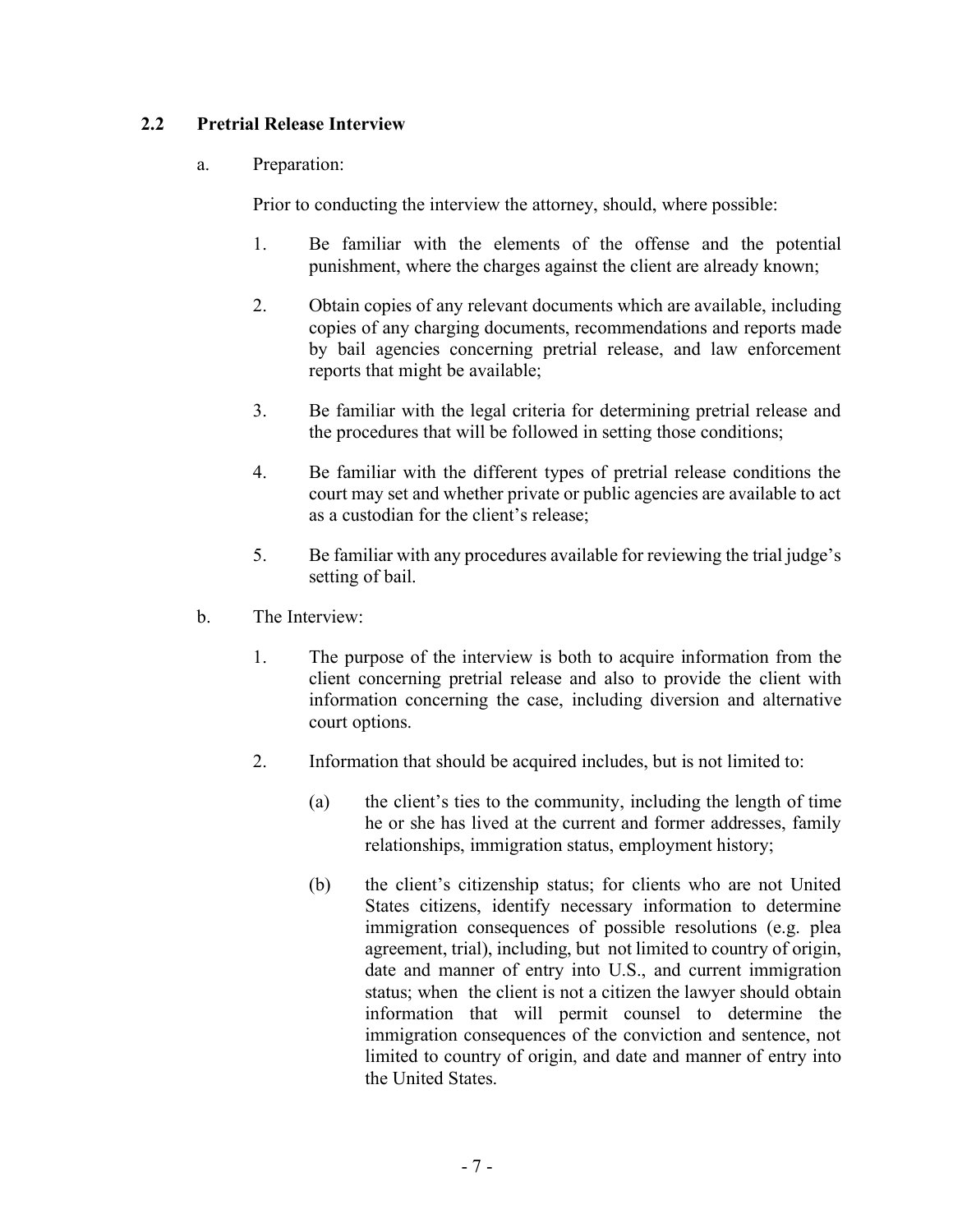- (c) the client's physical and mental health, education, and military service;
- (d) the client's immediate medical needs;
- (e) the client's past criminal record, if any, including arrests and convictions for adult and juvenile offenses and prior record of court appearances or failure to appear in court; counsel should also determine whether the client has any pending charges and also whether he or she is on probation or parole and the client's past or present performance under supervision;
- (f) the ability of the client to meet any financial conditions of release;
- (g) the names of individuals or other sources that counsel can contact to verify the information provided by the client; counsel should obtain the permission of the client before contacting these individuals;
- 3. Information to be provided the client includes, but is not limited to:
	- (a) an explanation of the procedures that will be followed in setting the conditions of pretrial release;
	- (b) an explanation of the type of information that will be requested in any interview that may be conducted by a pretrial release agency and also an explanation that the client should not make statements concerning the offense;
	- (c) an explanation of the attorney-client privilege and instructions not to talk to anyone about the facts of the case without first consulting with the attorney;
	- (d) the charges and the potential penalties and consequences of conviction or adjudication;
	- (e) a general procedural overview of the progression of the case, where possible.
- c. Supplemental Information

Whenever possible, counsel should use the interview to gather additional information relevant to preparation of the defense. Such information may include exculpatory and mitigating factors, and is not limited to:

1. the facts surrounding the charges against the client;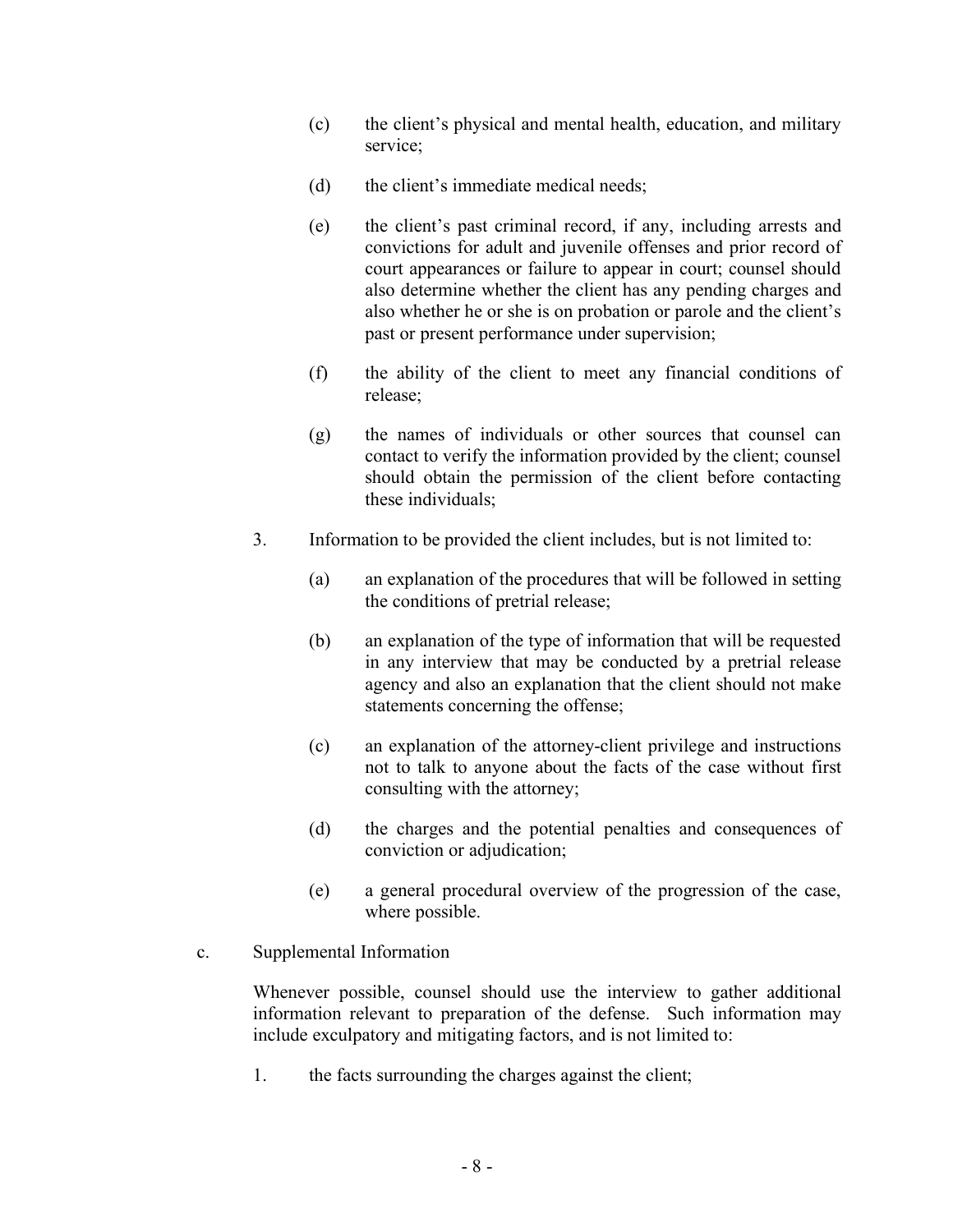- 2. any evidence of improper police investigative practices or prosecutorial conduct which affects the client's rights;
- 3. any possible witnesses who should be located;
- 4. any evidence that should be preserved;
- 5. where appropriate, evidence of the client's competence to stand trial and/or mental state at the time of the offense.

# **2.3 Pretrial Release Proceedings**

- a. Counsel should be prepared to present to the appropriate judicial officer a statement of the factual circumstances and the legal criteria supporting release and where appropriate, to make a proposal concerning conditions of release. Counsel should be familiar with the criminal rules of release of a client, CrR 3.2 and CrRLJ 3.2 and discuss issues likely to be argued at pretrial release motions with the client prior to the hearing. Counsel should be prepared where appropriate to present evidence to the judicial officer at the pretrial release hearing.
- b. Where the client is not able to obtain release under the conditions set by the court, counsel should consider pursuing modification of the conditions of release under the procedures available.
- c. If the court sets conditions of release which require the posting of a monetary bond or the posting of real property as collateral for release, counsel should make sure the client understands the available options and the procedures that must be followed in posting such assets. Where appropriate, counsel should advise the client and others acting in his or her behalf how to properly post such assets.
- d. Where the client is incarcerated and unable to obtain pretrial release, counsel should, consistent with confidentiality requirements, alert the court to any special medical or psychiatric and security needs of the client and request that the court direct the appropriate officials to take steps to meet such special needs.

#### **Guideline 3.**

#### **3.1 Presentment and Arraignment**

The attorney should preserve the client's rights at the initial appearance on the charges by:

a. Entering a plea of not guilty in all but the most extraordinary circumstances where a sound tactical reason exists for not doing so;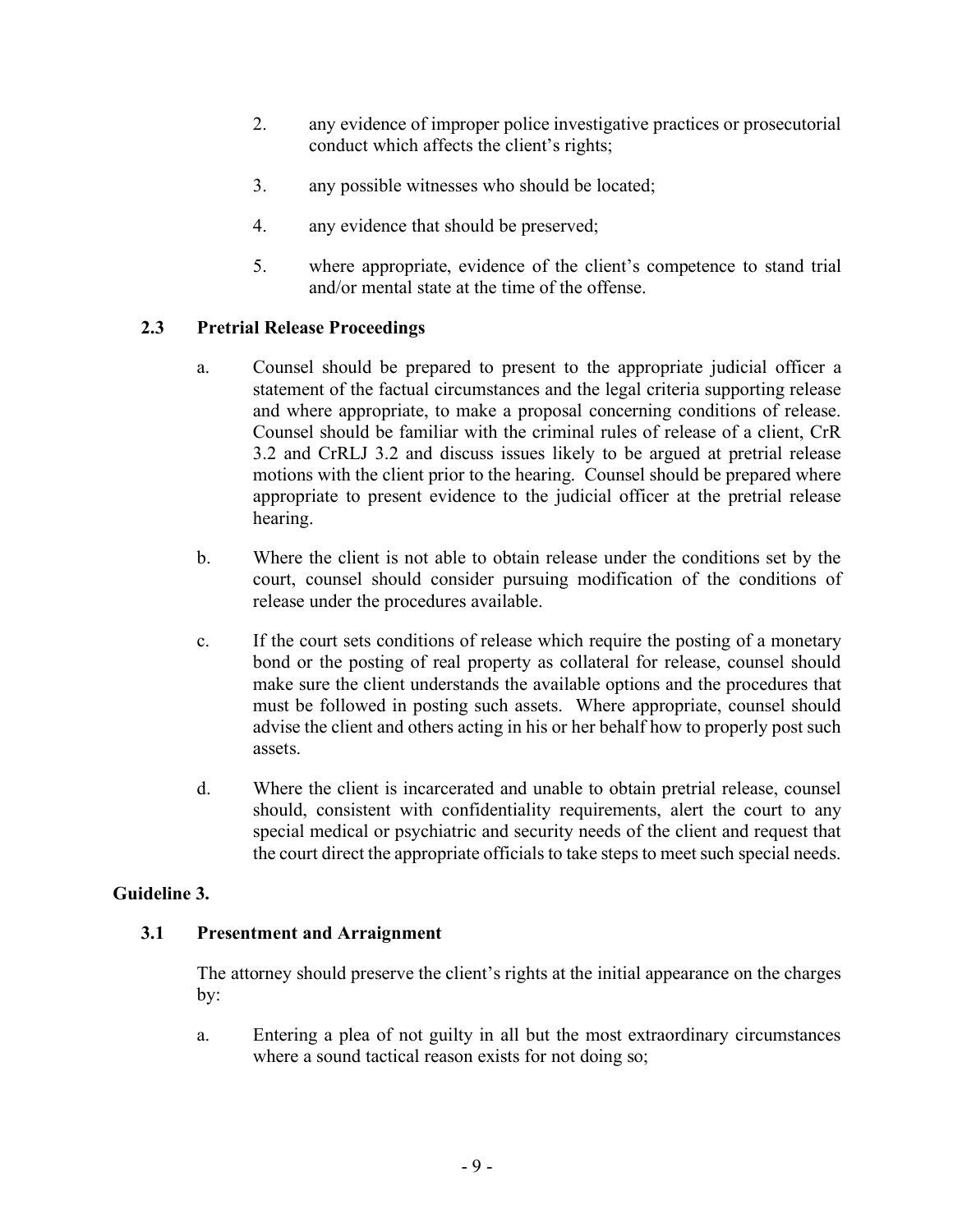- b. Requesting a trial by jury, if failure to do so may result in the client being precluded from later obtaining a trial by jury;
- c. Seeking a determination of whether there is probable cause to support the charges alleged and, if there is not probable cause, or other grounds exist for dismissal, requesting that the court dismiss the charge or charges;
- d. Preserving the client's rights to diversion and/or alternative court processing.

# **3.2 Preliminary Hearing**

- a. Where the client is entitled to a preliminary hearing, the attorney should take steps to see that the hearing is conducted timely unless there are strategic reasons for not doing so.
- b. In preparing for the preliminary hearing, the attorney should become familiar with:
	- 1. the elements of each of the offenses alleged;
	- 2. the law of the jurisdiction for establishing probable cause;
	- 3. factual information which is available concerning probable cause.

#### **3.3 Prosecution Requests for Non-Testimonial Evidence**

The attorney should be familiar with the law governing the prosecution's power to require a defendant to provide non-testimonial evidence (such as handwriting exemplars and physical specimens), the circumstances in which a defendant may refuse to do so, the extent to which counsel may participate in the proceedings, and the record of the proceedings required to be maintained. Counsel shall address issues of probable cause where applicable prior to the prosecution's obtaining of non-testimonial evidence.

#### **Guideline 4.**

#### **4.1 Investigation**

a. Counsel has a duty to conduct an independent investigation regardless of the client's admissions or statements to the lawyer of facts constituting guilt. The investigation should be conducted as promptly as possible.

In all cases, appointed counsel shall inquire into and analyze evidence relevant to the case including the prosecutor's evidence relevant to the legal elements of the charges and additional evidence that might support possible defenses, and counsel shall obtain investigator and/or expert services when necessary for an adequate defense.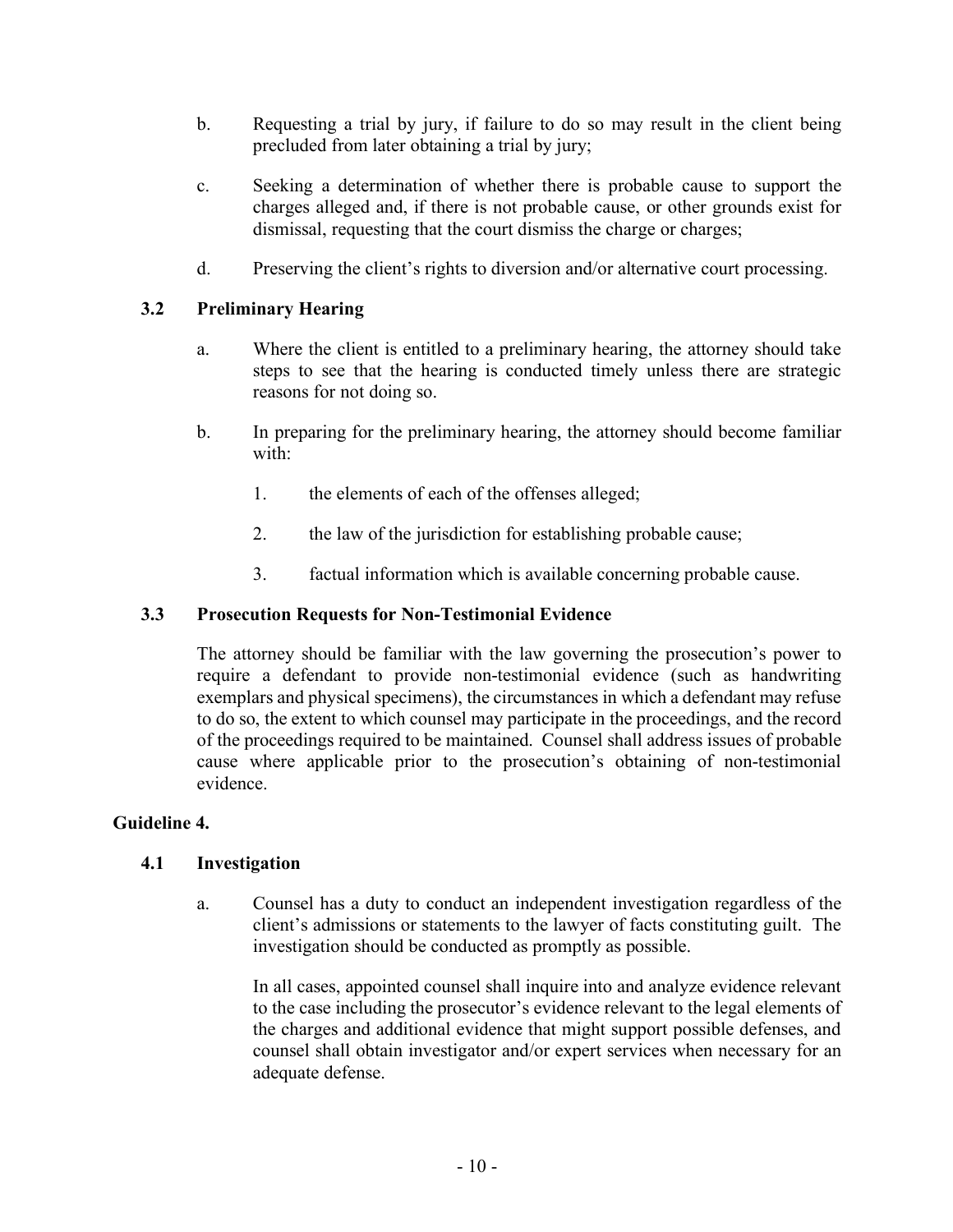- b. Sources of investigative information may include the following:
	- 1. Charging documents

Copies of all charging documents in the case should be obtained and examined to determine the specific charges that have been brought against the client. The relevant statutes and precedents should be examined to identify:

- (a) the elements of the offense(s) with which the client is charged;
- (b) the defenses, ordinary and affirmative, that may be available;
- (c) any defects in the charging documents, constitutional or otherwise, such as statute of limitations or double jeopardy.
- 2. Criminal history.

Counsel should research the client's prior criminal history. In persistent offender cases, counsel must thoroughly investigate challenges to each potential "strike" before plea negotiations. Counsel should obtain original court documents and other evidence for all possible prior "strike" convictions, including probable cause statements, complaints/indictments and any amendments, verdict forms, statements on plea of guilty, judgments and sentences. Review of these documents is necessary to determine if there were constitutional deficiencies, such as absence of counsel, ineffective assistance of counsel misidentification issues in a prior conviction, whether a prior conviction followed an inappropriate decline from juvenile court, or whether the prior convictions should have been vacated after a pre-Sentencing Reform Act conviction was dismissed upon completion of probation. Reviewing documents from out-of-state convictions the prosecution contends are comparable to Washington offenses is critical to the comparability analysis counsel must conduct. Obtaining these documents can be time-consuming but counsel should not rely solely upon criminal history information drawn from state and federal databases.

3. The client

If not previously conducted, an in-depth interview of the client should be conducted as soon as possible and appropriate after appointment or retention of counsel. The interview with the client should be used to:

(a) seek information concerning the incident or events giving rise to the charge(s) or improper police investigative practices or prosecutorial conduct which affects the client's rights;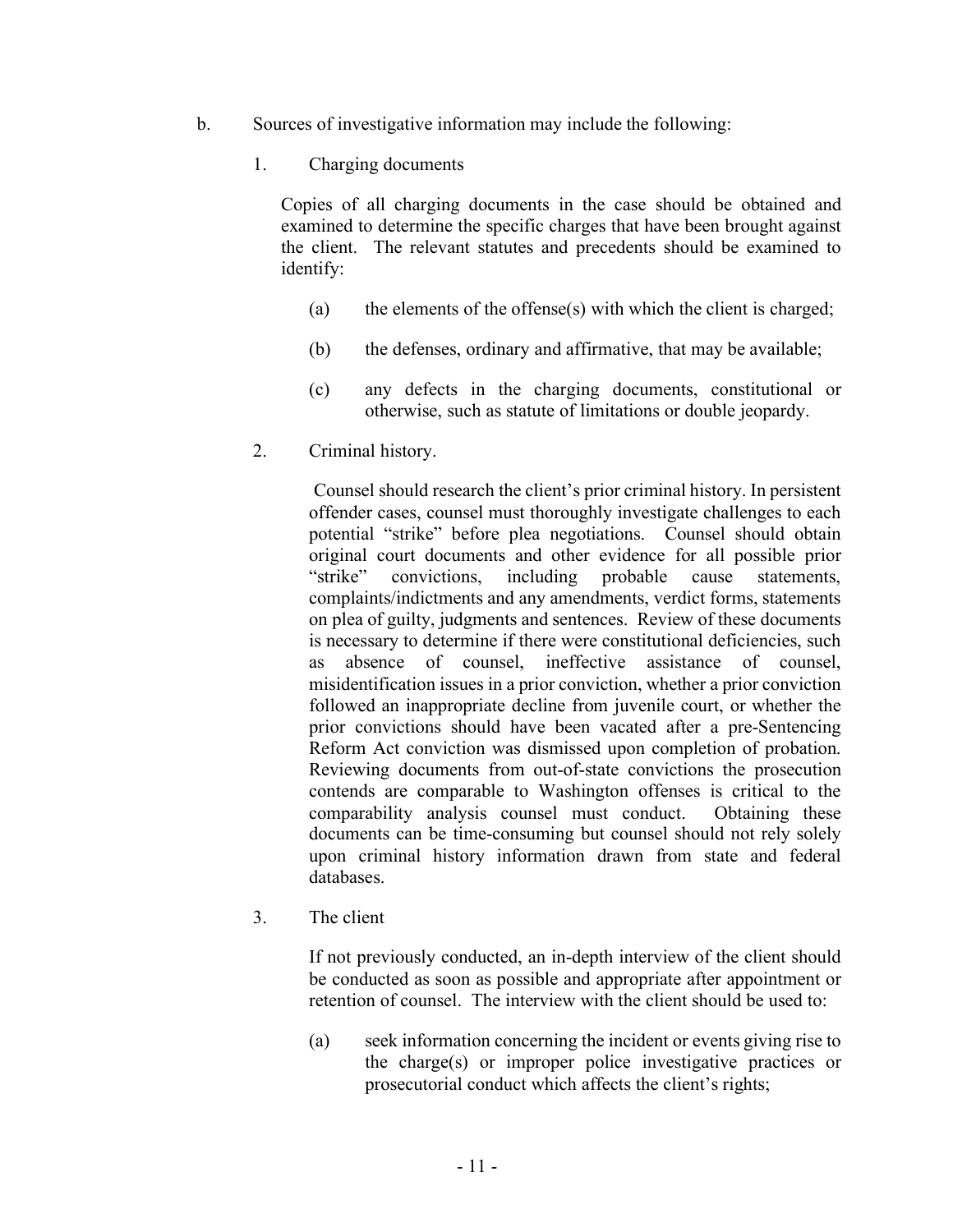- (b) explore the existence of other potential sources of information relating to the offense;
- (c) collect information relevant to sentencing and the consequences of conviction and adjudication.
- 4. Potential witnesses

Counsel should consider whether to interview the potential witnesses, including any complaining witnesses and others adverse to the client. If the attorney conducts such interviews of potential witnesses, he or she should attempt to do so in the presence of a third person who will be available, if necessary, to testify as a defense witness at trial. Alternatively, counsel should have an investigator conduct such interviews or consider recording the interview.

5. The police and prosecution

Counsel should make efforts to secure information in the possession of the prosecution or law enforcement authorities, including police reports. Where necessary, counsel should pursue such efforts through formal and informal discovery unless a sound tactical reason exists for not doing so.

6. Physical evidence

Where appropriate, counsel should make a prompt request to the police or investigative agency for any physical evidence or expert reports relevant to the offense or sentencing.

7. The scene

Where appropriate, counsel should attempt to view the scene of the alleged offense. This should be done under circumstances as similar as possible to those existing at the time of the alleged incident (e.g., weather, time of day, and lighting conditions).

8. Expert assistance

Counsel should secure the assistance of experts where it is necessary or appropriate to:

- (a) the preparation of the defense;
- (b) adequate understanding of the prosecution's case;
- (c) rebut the prosecution's case.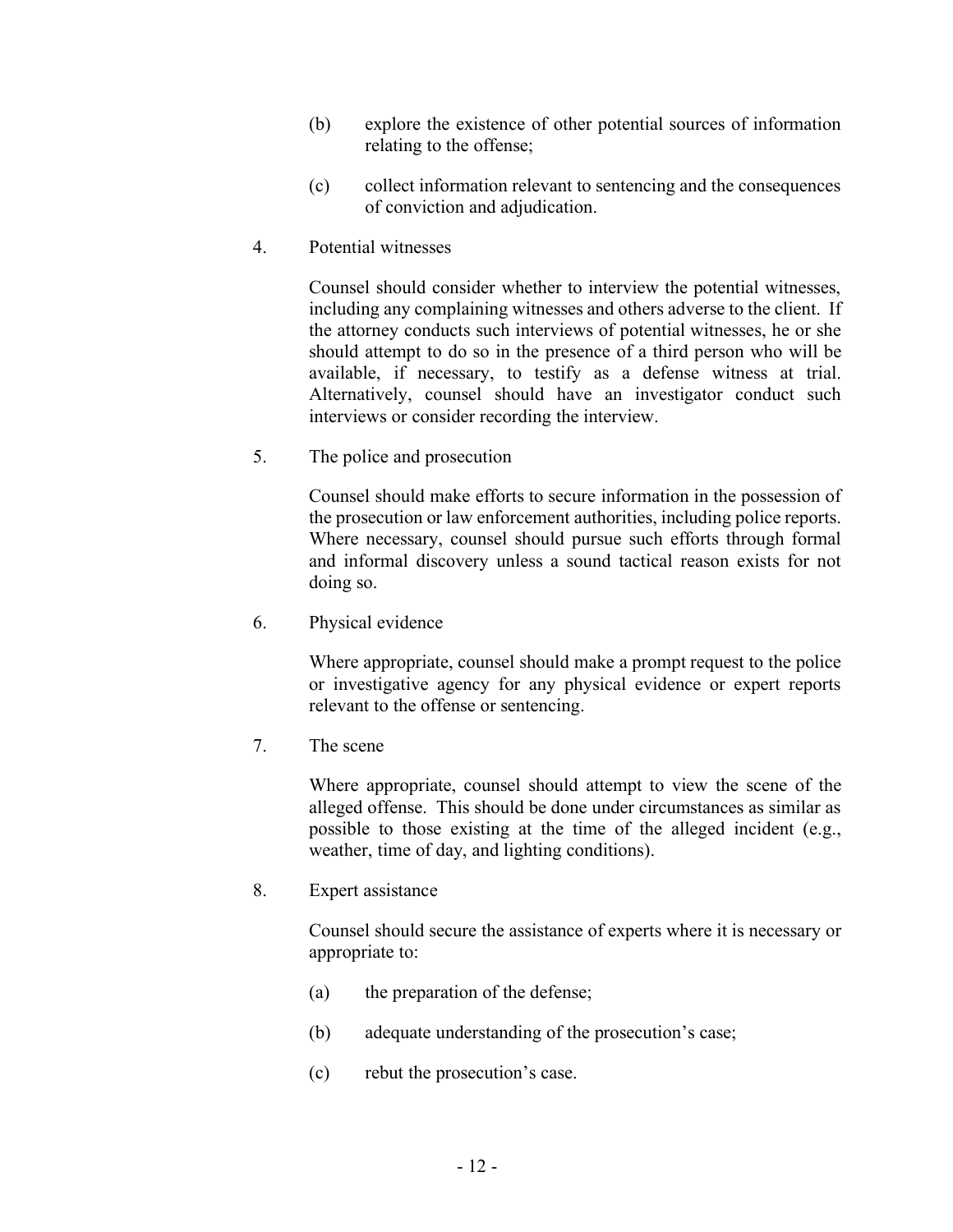# **4.2 Formal and Informal Discovery**

- a. Counsel has a duty to pursue as soon as practicable discovery procedures provided by the rules of the jurisdiction and to pursue such informal discovery methods as may be available to supplement the factual investigation of the case. In considering discovery requests, counsel should take into account that such requests may trigger reciprocal discovery obligations.
- b. Counsel should consider seeking discovery of the following items including, but not limited to:
	- 1. Potential exculpatory information;
	- 2. The names and addresses of all prosecution witnesses, their prior statements, and criminal record, if any;
	- 3. All oral and/ or written statements by the client, and the details of the circumstances under which the statements were made;
	- 4. The prior criminal record of the client and any evidence of other misconduct that the government may intend to use against the client;
	- 5. Electronic posts;
	- 6. Books, papers, documents, photographs, tangible objects, access to buildings or places, or copies, descriptions, or other representations, or portions thereof, relevant to the case;
	- 7. All results or reports of relevant physical or mental examinations, and of scientific tests or experiments, or copies thereof;
	- 8. Statements of co-defendants;
	- 9. All 911 records, police videos, bank videos, commercial establishment videos, or other digital records relevant to the case;
	- 10. Statements and reports of experts, including data and documents upon which they are based;
	- 11. Inspection of physical evidence;
	- 12. Reports of notes of searches or seizures and the circumstances of any searches or seizures;
	- 13. Law enforcement notes (field notes), investigation notes, and when relevant internal affairs files and investigation records;
	- 14. Client, victim, or witness records, such as school, mental health, and drug and alcohol and criminal records.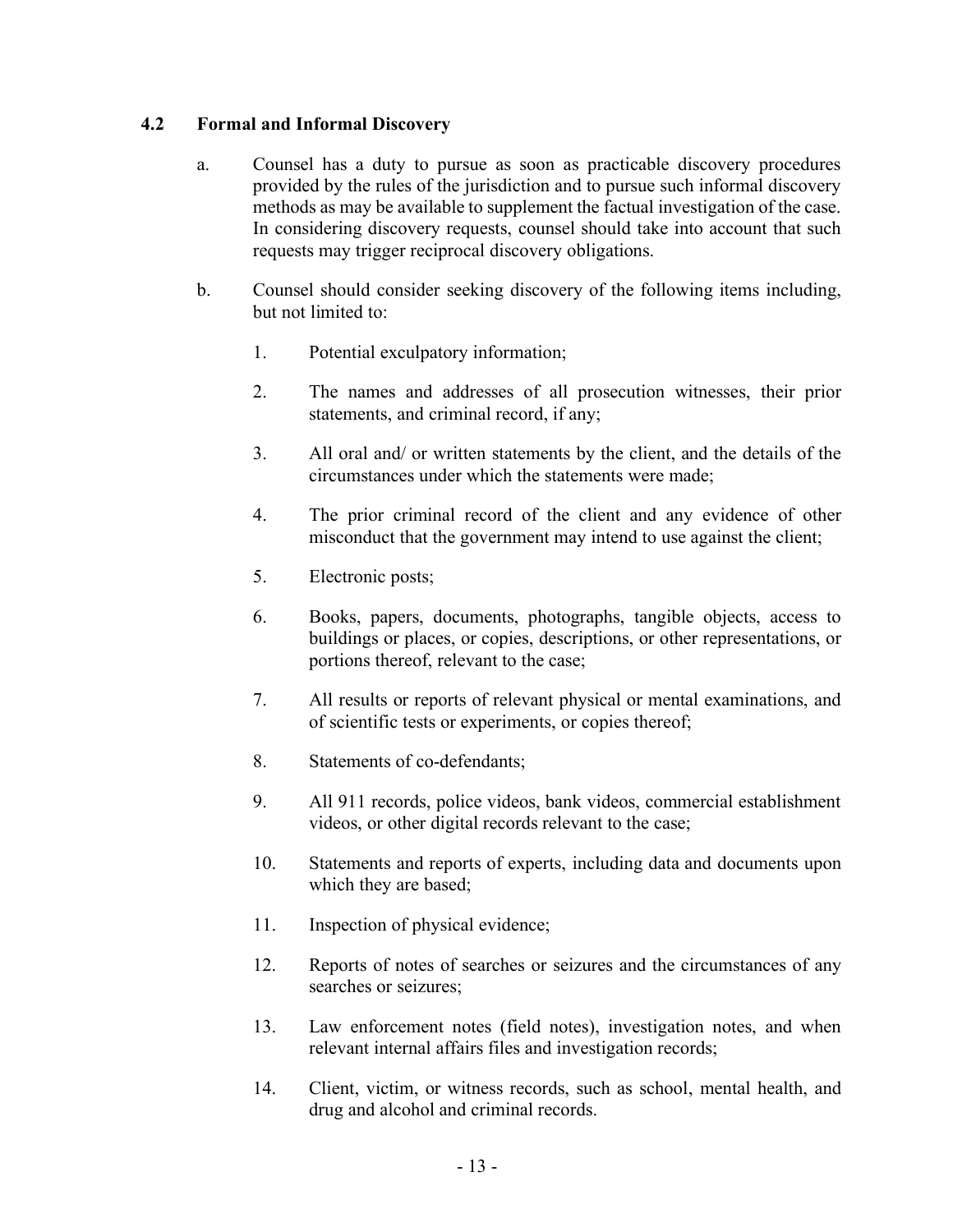#### **4.3 Theory of the Case**

During investigation and trial preparation, counsel should develop and continually reassess a theory of the case.

#### **Guideline 5.**

# **5.1 The Decision to File Pretrial Motions**

- a. Counsel should consider filing an appropriate motion whenever there exists a good-faith reason to believe that the applicable law may entitle the client to relief.
- b. The decision to file pretrial motions should be made after thorough investigation, and after considering the applicable law in light of the circumstances of each case. Among the issues that counsel should consider addressing in a pretrial motion are:
	- 1. The pretrial custody of the client;
	- 2. the constitutionality of the implicated statute or statutes;
	- 3. the potential defects in the charging process;
	- 4. the sufficiency of the charging document;
	- 5. the propriety and prejudice of any joinder of charges or defendants in the charging document;
	- 6. the discovery obligations of the prosecution and the reciprocal discovery obligations of the defense;
	- 7. the suppression of evidence gathered as the result of violations of the Fourth, Fifth or Sixth Amendments to the United States

Constitution, or corresponding or additional state constitutional provisions, including;

- i. the fruits of illegal searches or seizures;
- ii. involuntary statements or confessions;
- iii. statements or confessions obtained in violation of the client's right to counsel, or privilege against self-incrimination;
- iv. unreliable identification evidence which would give rise to a substantial likelihood of irreparable misidentification.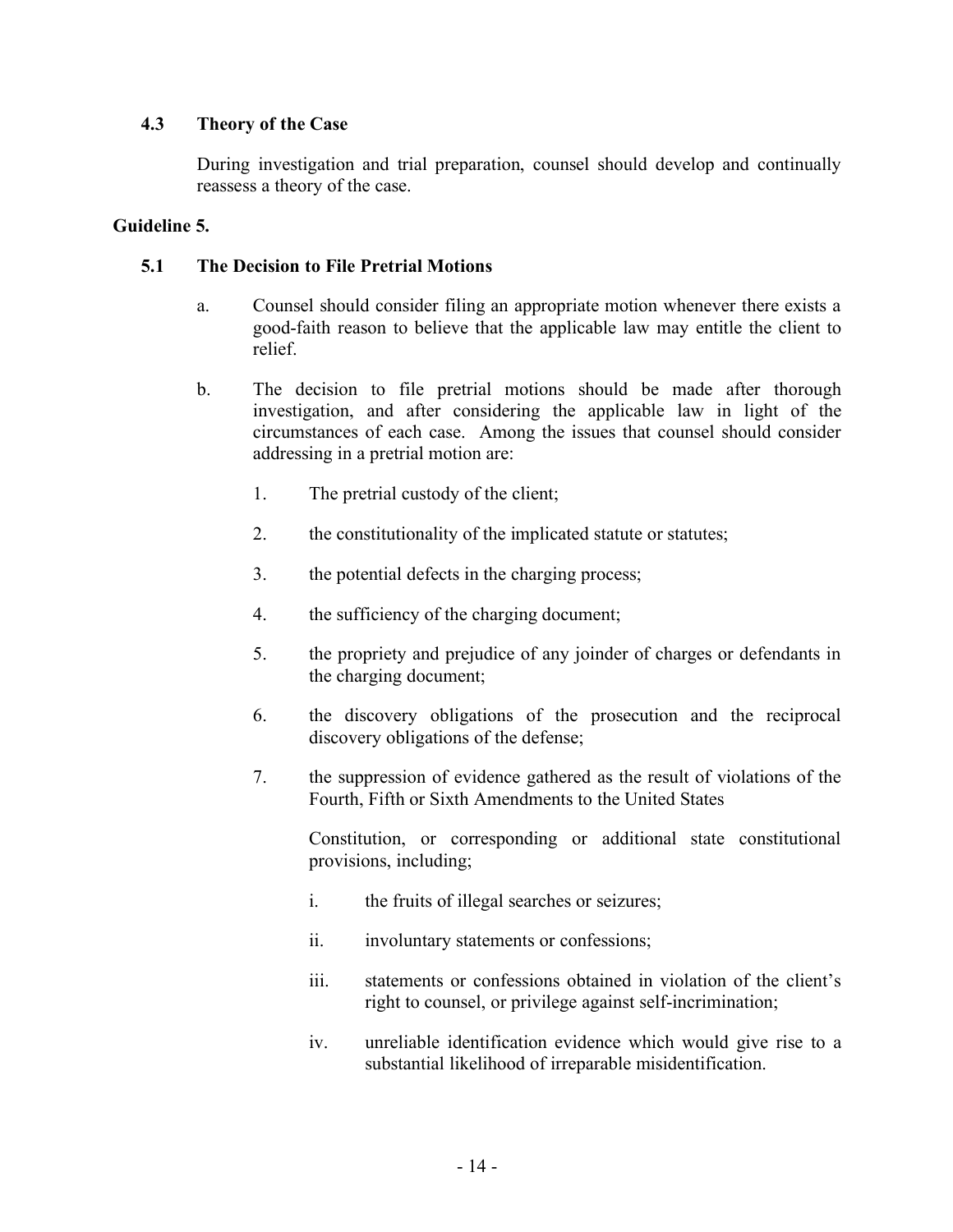- 8. suppression of evidence gathered in violation of any right, duty or privilege arising out of state or local law;
- 9. access to resources which or experts who may be denied to an client because of his or her indigence;
- 10. the client's right to a speedy trial;
- 11. the client's right to a continuance in order to adequately prepare his or her case;
- 12. matters of trial evidence which may be appropriately litigated by means of a pretrial motion in limine;
- 13. matters of trial or courtroom procedure.
- c. Counsel should withdraw the motion or decide not to file a motion only after careful consideration, and only after determining whether the filing of a motion may be necessary to protect the client's rights against later claims of waiver or procedural default. In making this decision, counsel should remember that a motion may have many objectives in addition to the ultimate relief requested by the motion. Counsel thus should consider whether:
	- 1. The time deadline for filing pretrial motions warrants filing a motion to preserve the client's rights, pending the results of further investigation;
	- 2. changes in the governing law might occur after the filing deadline which could enhance the likelihood that relief ought to be granted;
	- 3. later changes in the strategic and tactical posture of the defense case may occur which affect the significance of potential pretrial motions.

# **5.2 Filing and Arguing Pretrial Motions**

- a. Motions should be filed in a timely manner, should comport with the formal requirements of the court rules and should succinctly inform the court of the authority relied upon. In filing a pretrial motion, counsel should be aware of the effect it might have upon the client's speedy trial rights.
- b. When a hearing on a motion requires the taking of evidence, counsel's preparation for the evidentiary hearing should include:
	- 1. Investigation, discovery and research relevant to the claim advanced;
	- 2. The subpoenaing of all helpful evidence and the subpoenaing and preparation of all helpful witnesses;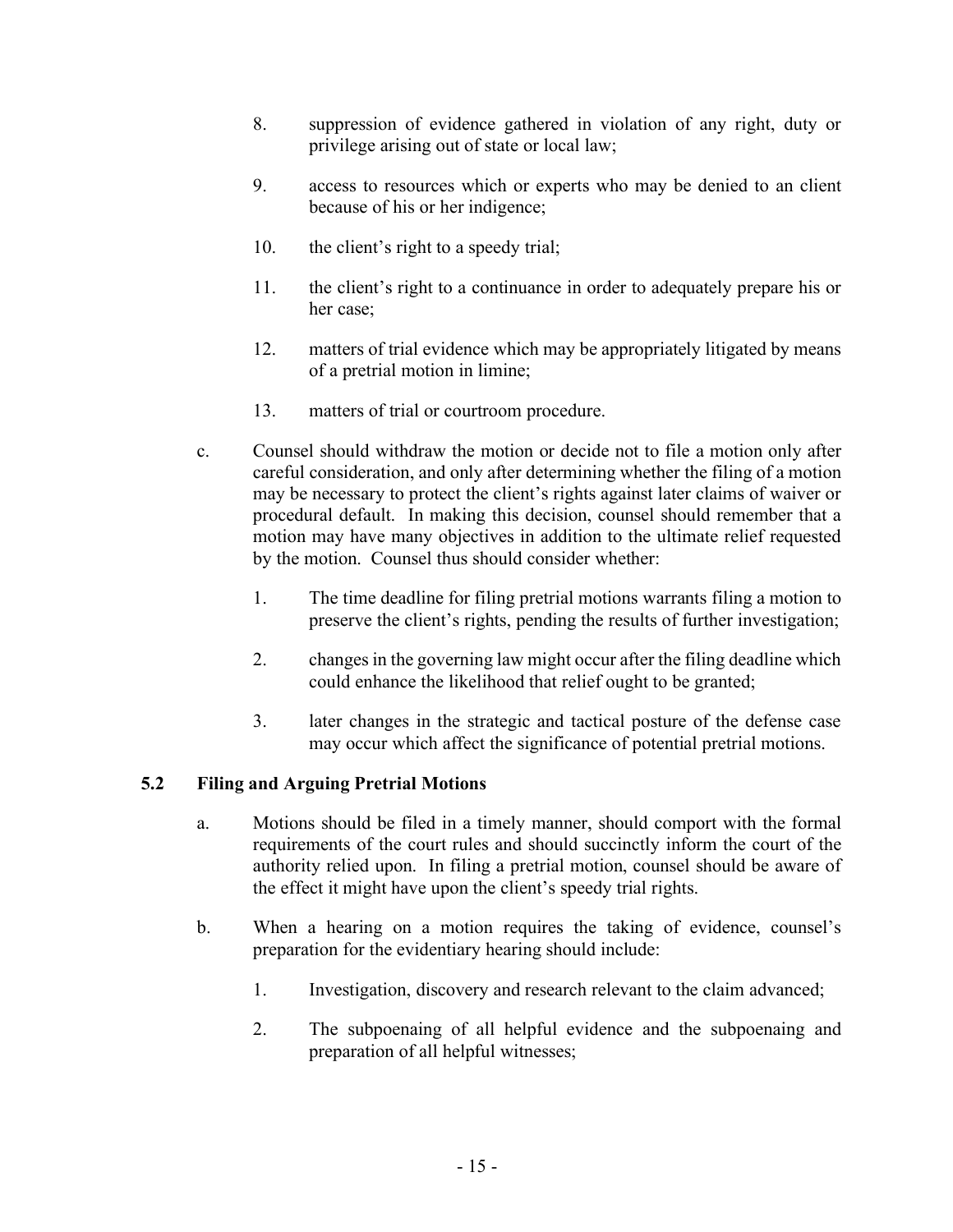3. Full understanding of the burdens of proof, evidentiary principles and trial court procedures applying to the hearing, including the benefits and costs of having the client testify.

# **5.3 Subsequent Filing of Pretrial Motions**

Counsel should be prepared to raise during the subsequent proceedings any issue which is appropriately raised pretrial, but could not have been so raised because the facts supporting the motion were unknown or not reasonably available. Further, counsel should be prepared to renew a pretrial motion if new supporting information is disclosed in later proceedings.

# **5.4 Responding to Prosecution Motion**

Counsel should respond to the prosecution's motions as appropriate.

# **Guideline 6.**

# **6.1 The Plea Negotiation Process and the Duties of Counsel**

- a. Counsel should explore with the client the possibility and desirability of reaching a negotiated disposition of the charges rather than proceeding to a trial and in doing so should fully explain the rights that would be waived by a decision to enter a plea and not to proceed to trial. Counsel should discuss possible alternative charges with the client before beginning plea negotiations.
- b. Counsel should learn the client's social history. In persistent offender and other complex cases, felony or misdemeanor, counsel must learn the client's social history. Thorough investigation of mental health issues, victims' attitudes about punishment and a comprehensive understanding of the client's medical, social and family histories are extremely valuable. Counsel should consider whether to seek additional resources, including those of a social worker/mitigation specialist, to assist with review of court files and other records and the client's family for mitigating evidence. Counsel should evaluate mitigation evidence to determine whether it provides a possible defense, such as insanity, to the current charge. Counsel should evaluate mitigation evidence to determine whether and how best to present the evidence to the prosecutor for purposes of negotiation to alternative charge(s).
- c. Defense counsel may engage in plea discussions with the prosecutor. Under no circumstances should defense counsel recommend to a client acceptance of a plea unless appropriate investigation and study of the case has been completed, including an analysis of controlling law and the evidence likely to be introduced at trial.
- d. Counsel shall keep the client fully informed of any continued plea discussion and negotiations and convey to the client any offers made by the prosecution for a negotiated settlement.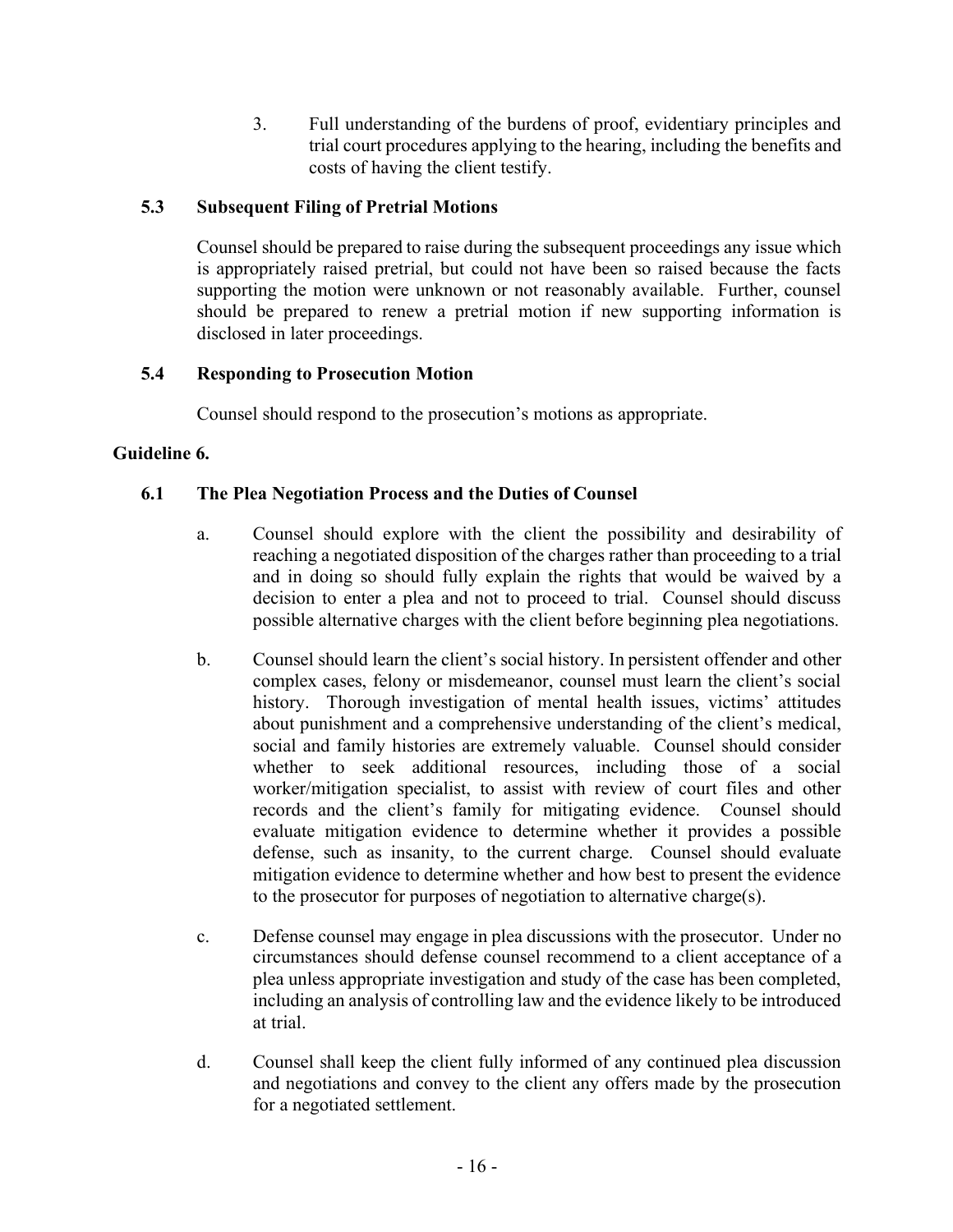- e. Counsel shall not accept any plea agreement without the client's express authorization.
- f. The existence of ongoing plea negotiations with the prosecution should not prevent counsel from taking steps necessary to preserve a defense.

# **6.2 The Contents of the Negotiations**

- a. In order to develop an overall negotiation plan, counsel should be fully aware of, and make sure the client is fully aware of:
	- 1. The maximum term of imprisonment and fine or restitution that may be ordered, and any mandatory punishment or sentencing guideline system and parole or sentencing review process and any registration requirements and:
	- 2. the possibility of forfeiture of assets;
	- 3. other consequences of conviction such as the impact of the conviction on non-citizen rights, including deportation and ineligibility for avenues to immigration relief and future immigration benefits, civil disabilities including loss of the right to vote, family rights, firearm rights and the right to serve in the military;
	- 4. any possible and likely sentence enhancements or parole supervision consequences;
	- 5. the possible and likely place and manner of confinement;
	- 6. the effect of good-time credits on the sentence of the client and the general range of sentences for similar offenses committed by defendants with similar backgrounds.
- b. In developing a negotiation strategy, counsel should be completely familiar with:
	- 1. Concessions that the client might offer the prosecution as part of a negotiated settlement, including, but not limited to:
		- (a) Not to proceed to trial on the merits of the charges;
		- (b) To decline from asserting or litigating any particular pretrial motions;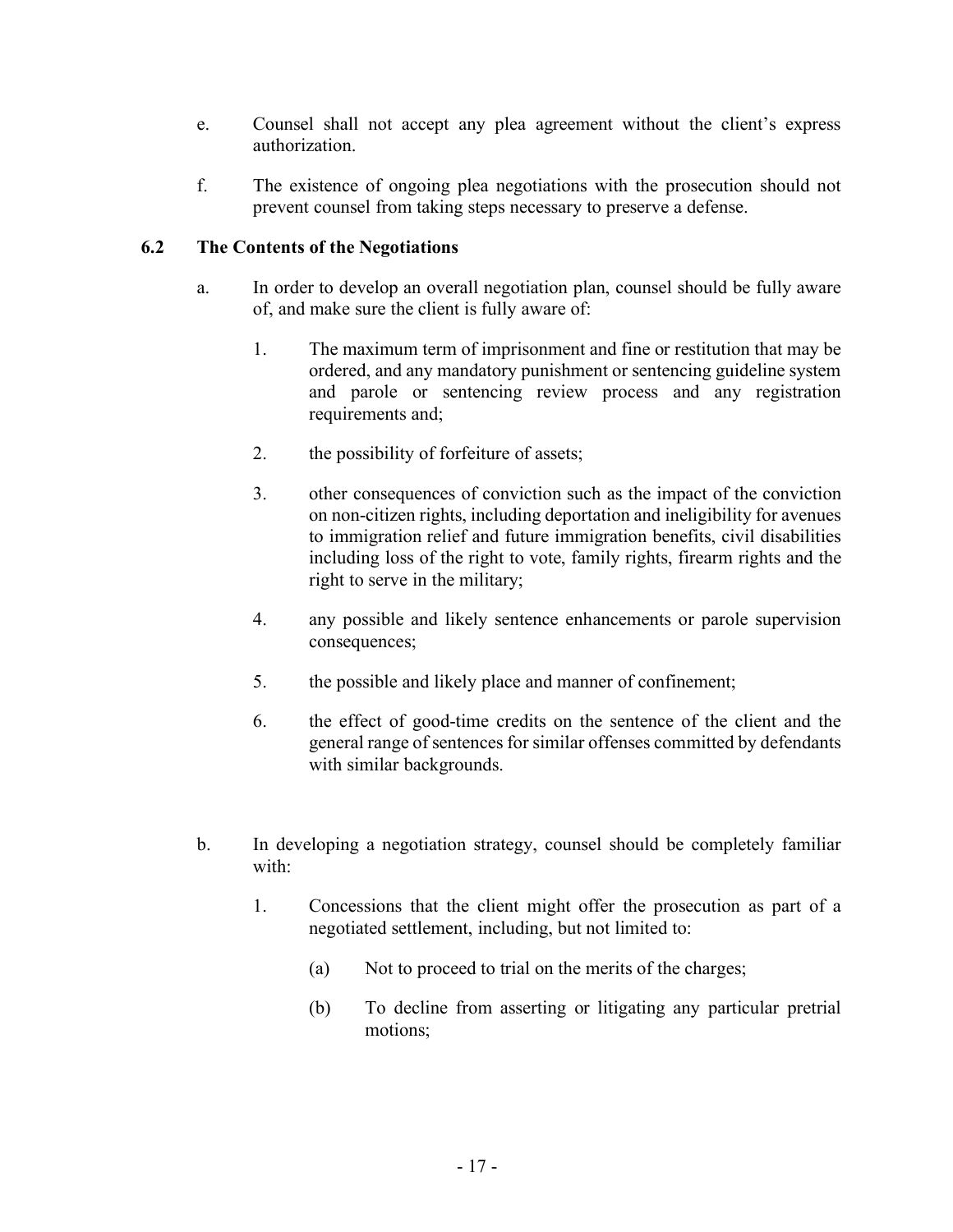- (c) an agreement to fulfill specified restitution conditions and/or participation in community work or service programs, or in rehabilitation or other programs.
- (d) providing the prosecution with assistance in prosecuting or investigating the present case or other alleged criminal activity.
- 2. Benefits the client might obtain from a negotiated settlement, including, but not limited to an agreement:
	- (a) That the prosecution will not oppose the client's release on bail pending sentencing or appeal;
	- (b) To dismiss or reduce one or more of the charged offenses either immediately, or upon completion of a deferred prosecution agreement;
	- (c) That the client will not be subject to further investigation or prosecution for uncharged alleged criminal conduct;
	- (d) That the client will receive, with the agreement of the court, a specified sentence or sanction or a sentence or sanction within a specified range;
	- (e) That the prosecution will take, or refrain from taking, at the time of sentencing and/or in communications with the preparer of the official presentence report, a specified position with respect to the sanction to be imposed on the client by the court.
	- (f) That the client will receive, or the prosecution will recommend, specific benefits concerning the client's place and/or manner of confinement and/or release on supervision and the information concerning the client's offense and alleged behavior that may be considered in determining the client's date of release from incarceration.
	- (g) That the negotiated settlement may minimize the impact of the conviction on consequences that are an integral part of the penalty, including immigration, military service, registration, housing, employment, driving rights and familial rights.
	- (h) In conducting plea negotiations, counsel should be familiar with:

(1) The various types of pleas that may be agreed to, including a plea of guilty, a conditional plea of guilty, and a plea in which the defendant is not required to personally acknowledge his or her guilt (Alford plea);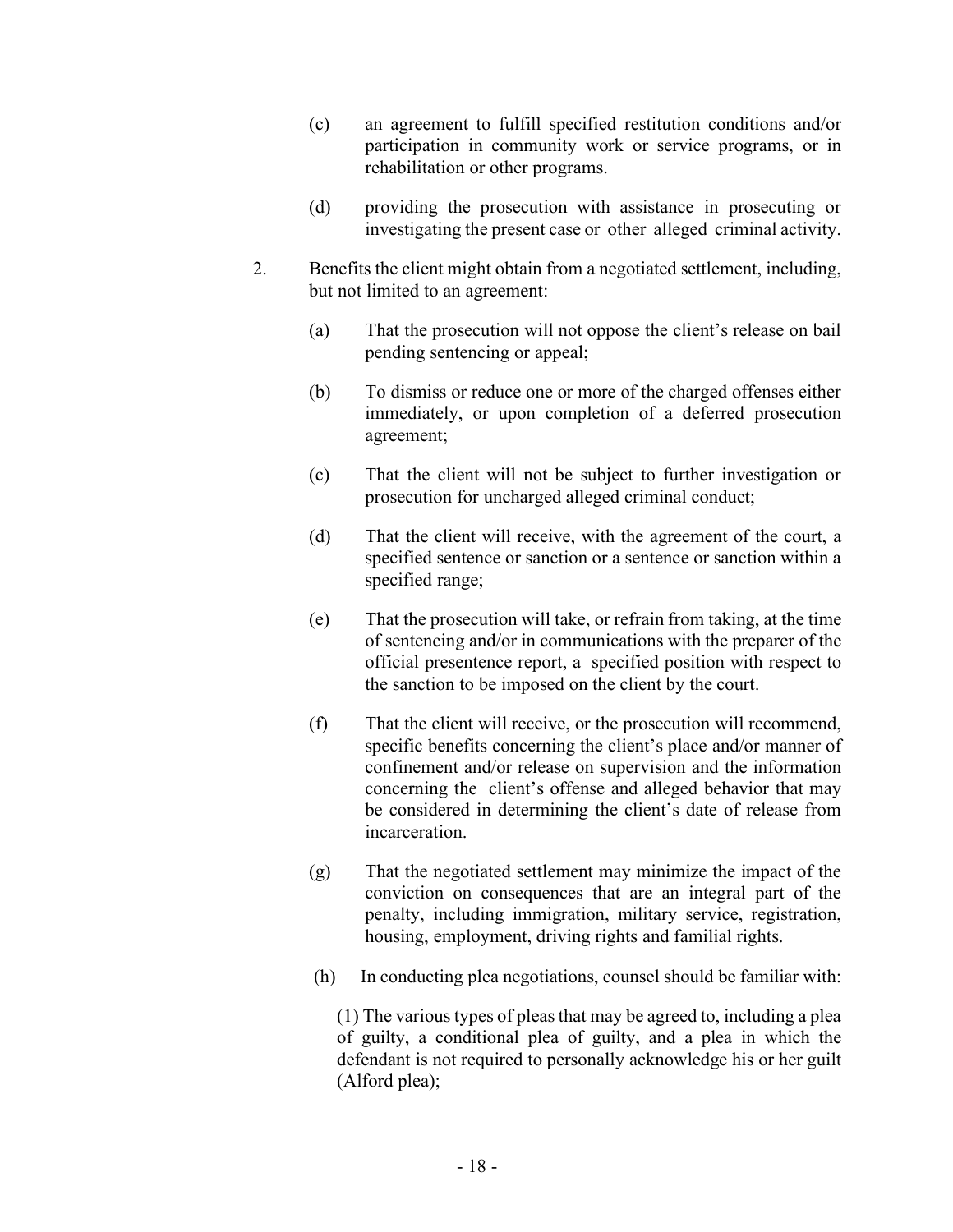(2) The advantages and disadvantages of each available plea according to the circumstances of the case;

(3) Whether the plea agreement is binding on the court and prison and parole supervision authorities.

(4) In conducting plea negotiations, counsel should attempt to become familiar with the practices and policies of the particular jurisdiction, judge and prosecuting authority which may affect the content and likely results of negotiated plea bargains.

#### **6.3 The Decision to Enter a Plea of Guilty**

- a. Counsel shall inform the client of any tentative negotiated agreement reached with the prosecution, and explain to the client the full content of the agreement, and the advantages and disadvantages and the potential consequences of the agreement.
- b. The decision to enter a plea of guilty rests solely with the client, and counsel shall not attempt to unduly influence that decision.

#### **6.4 Entry of the Plea Before the Court**

- a. Prior to the entry of the plea, counsel should:
	- 1. Make certain that the client understands the rights he or she will waive by entering the plea and that the client's decision to waive those rights is knowing, voluntary and intelligent;
	- 2. Make certain that the client fully and completely understands the conditions and limits of the plea agreement and the maximum punishment, sanctions and other consequences, including but not limited to those listed in Guideline 8.2, the client will be exposed to by entering a plea;
	- 3. Explain to the client the nature of the plea hearing and prepare the client for the role he or she will play in the hearing, including answering questions of the judge and providing a statement concerning the offense.
- b. When entering the plea, counsel should make sure that the full content and conditions of the plea agreement are placed on the record before the court.
- c. After entry of the plea, counsel should be prepared to address the issue of release pending sentencing.
- d. Where the client has been released pretrial, counsel should be prepared to argue and persuade the court that the client's continued release is warranted and appropriate.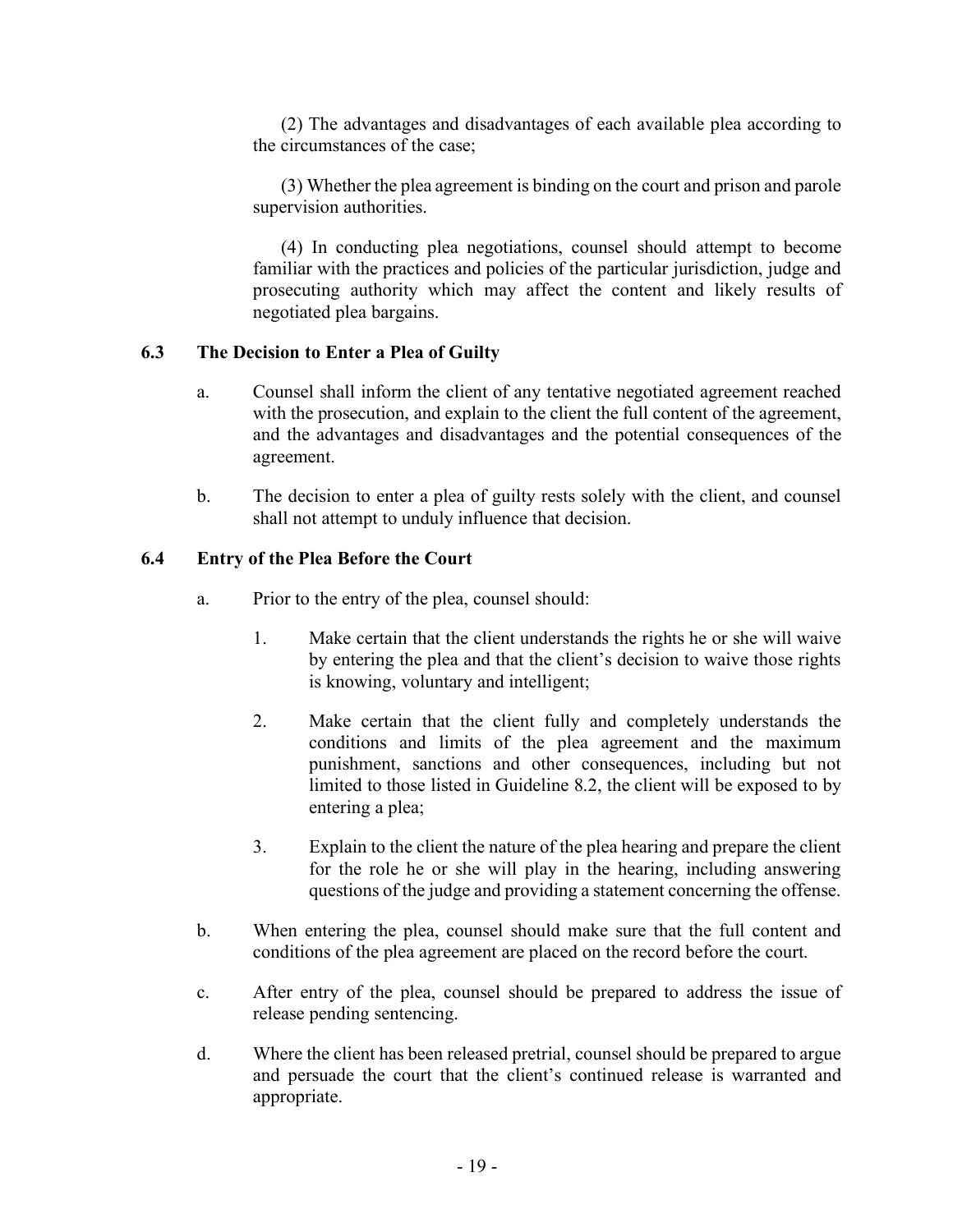e. Where the client is in custody prior to the entry of the plea, counsel should, where practicable, advocate for and present to the court all reasons warranting the client's release on bail pending sentencing.

# **Guideline 7.**

# **7.1 General Trial Preparation**

- a. The decision to proceed to trial with or without a jury rests solely with the client. Counsel should discuss the relevant strategic considerations of this decision with the client.
- b. Where appropriate, counsel should have the following materials available at the time of trial:
	- 1. Copies of all relevant documents filed in the case;
	- 2. Relevant documents prepared by investigators;
	- 3. Voir dire questions;
	- 4. Outline or draft of opening statement;
	- 5. Cross-examination plans for all possible prosecution witnesses;
	- 6. Direct examination plans for all prospective defense witnesses;
	- 7. Copies of defense subpoenas;
	- 8. Prior statements of all prosecution witnesses (e.g., transcripts, police reports);
	- 9. Prior statements of all defense witnesses;
	- 10. Reports from defense experts;
	- 11. A list of all defense exhibits, and the witnesses through whom they will be introduced;
	- 12. Originals and copies of all documentary exhibits;
	- 13. Proposed jury instructions with supporting case citations;
	- 14. Copies of all relevant statutes and cases;
	- 15. Outline or draft of closing argument.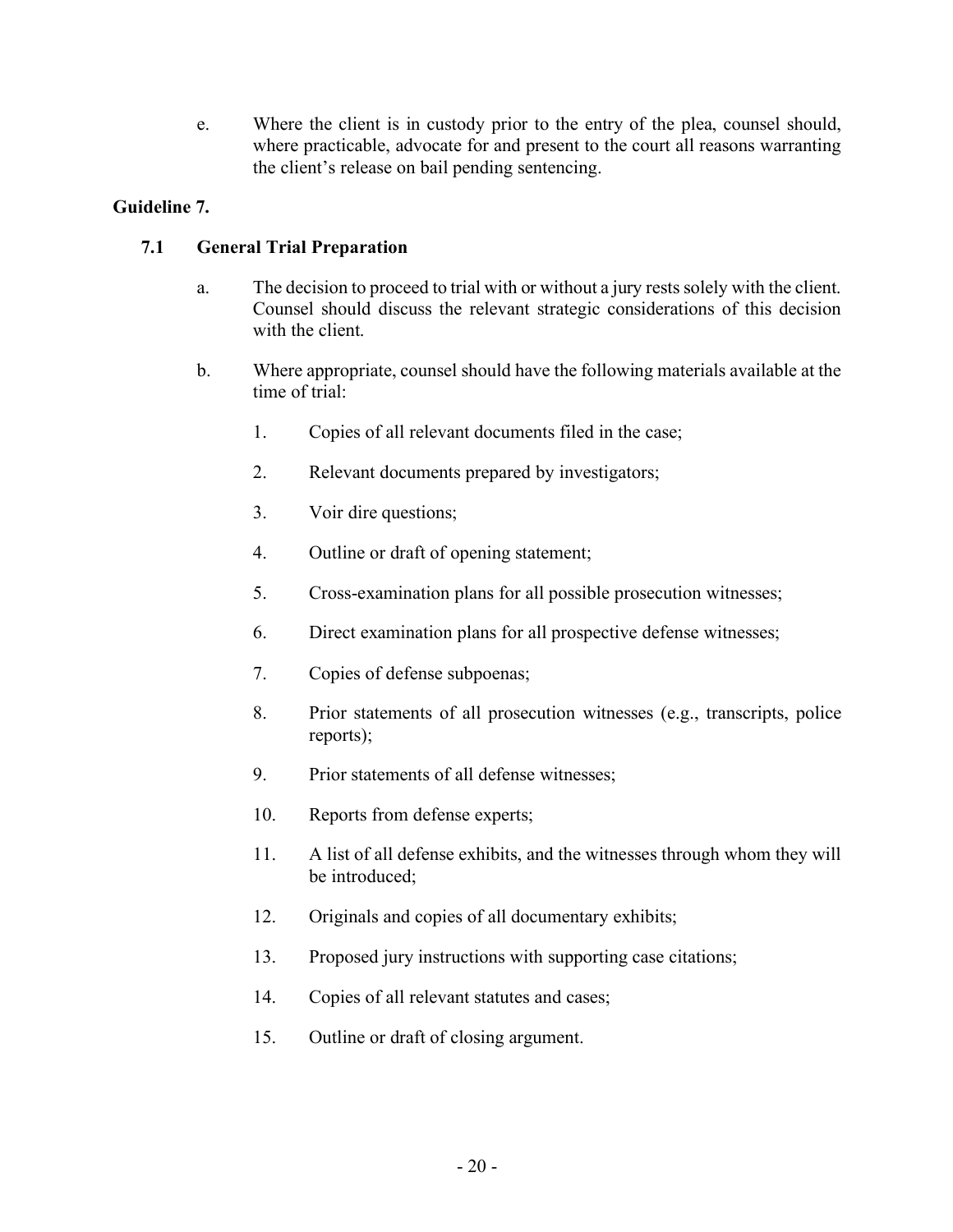- 16. Copies of investigator notes, if prepared, or transcripts and copies of recordings, interviews with the state's witnesses, if interviews are recorded.
- c. Counsel should be fully informed as to the rules of evidence, and the law relating to all stages of the trial process, including whether and how the jury can be advised of the possible sentence, and should be familiar with legal and evidentiary issues that can reasonably be anticipated to arise in the trial.
- d. Counsel should decide if it is beneficial to secure an advance ruling on issues likely to arise at trial (e.g., use of prior convictions to impeach the defendant) and, where appropriate, counsel should prepare motions and memoranda for such advance rulings.
- e. Throughout the trial process counsel should endeavor to establish a proper record for appellate review. As part of this effort, counsel should request, whenever necessary, that all trial proceedings be recorded. Where appropriate, counsel should advise the client as to suitable courtroom dress and demeanor. If the client is incarcerated, counsel should be alert to the possible prejudicial effects of the client appearing before the jury in jail or other inappropriate clothing or in shackles or restraints.
- f. Counsel should plan with the client the most convenient system for conferring throughout the trial. Where necessary, counsel should seek a court order to have the client available for conferences.
- g. Throughout preparation and trial, counsel should consider the potential effects that particular actions may have upon sentencing if there is a finding of guilt.

# **7.2 Voir Dire and Jury Selection**

- a. Preparation
	- 1. Counsel should be familiar with the procedures by which a jury venire is selected in the particular jurisdiction and should be alert to any potential legal challenges to the composition or selection of the venire.
	- 2. Counsel should be familiar with the local practices and the individual trial court procedures for selecting a jury from a panel of the venire, and should be alert to any potential legal challenges to these procedures.
	- 3. Prior to jury selection, counsel should seek to obtain a prospective juror list.
	- 4. Where appropriate, counsel may develop voir dire questions in advance of trial. Counsel should tailor voir dire questions to the specific case. This includes confidential questionnaires.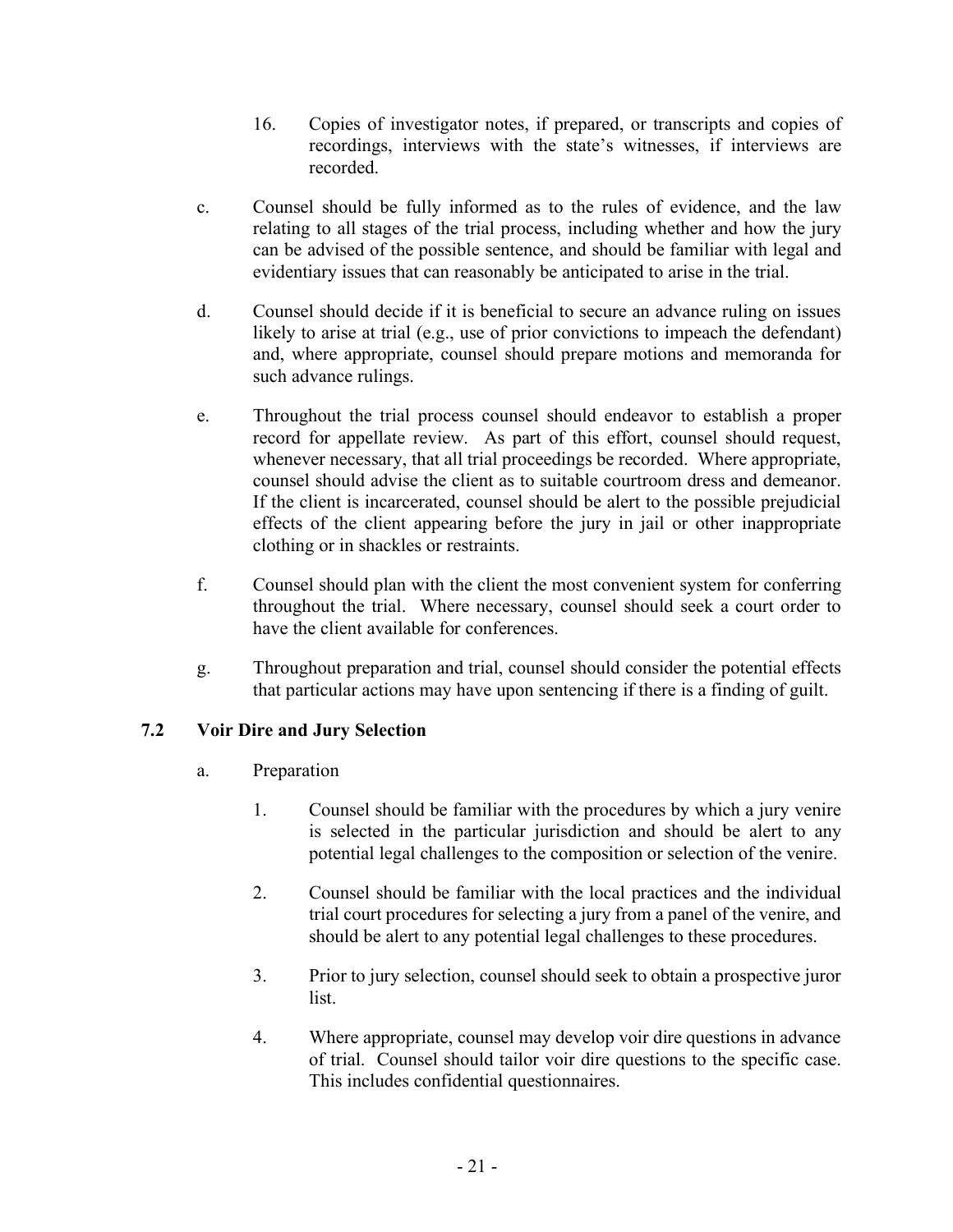- 5. The primary purpose of voir dire is to obtain information for the intelligent exercise of challenges. Voir dire questions may be designed to accomplish the following:
	- (a) To elicit information about the attitudes of individual jurors, which will inform about peremptory strikes and challenges for cause;
	- (b) To outline and expose the panel to certain legal principles which are relevant to the defense case;
	- (c) To preview the case so as to lessen the impact of damaging information which is likely to come to their attention during the trial;
	- (d) To present the client and the defense in a favorable light, without prematurely disclosing information about the defense case to the prosecutor.
	- (e) To establish credibility with the jury
- 6. Counsel should be familiar with the law concerning voir dire inquiries so as to be able to defend any request to ask particular questions of prospective jurors.
- 7. Counsel should be familiar with the law concerning challenges for cause and peremptory strikes, including court rules relating to discrimination in exercising peremptory challenges.
- 8. Counsel should also be aware of the law concerning whether peremptory challenges need to be exhausted in order to preserve for appeal any challenges for cause which have been denied.
- 9. Where appropriate, counsel should consider whether to seek expert assistance in the jury selection process.
- b. Examining the Prospective Jurors
	- 1. Counsel should personally voir dire the panel. If the court conducts voir dire, counsel should consider submitting proposed questions to be incorporated into the court's voir dire.
	- 2. Counsel should take all steps necessary to protect the voir dire record for appeal, including, where appropriate, filing a copy of the proposed voir dire questions or reading proposed questions into the record.
- c. Challenges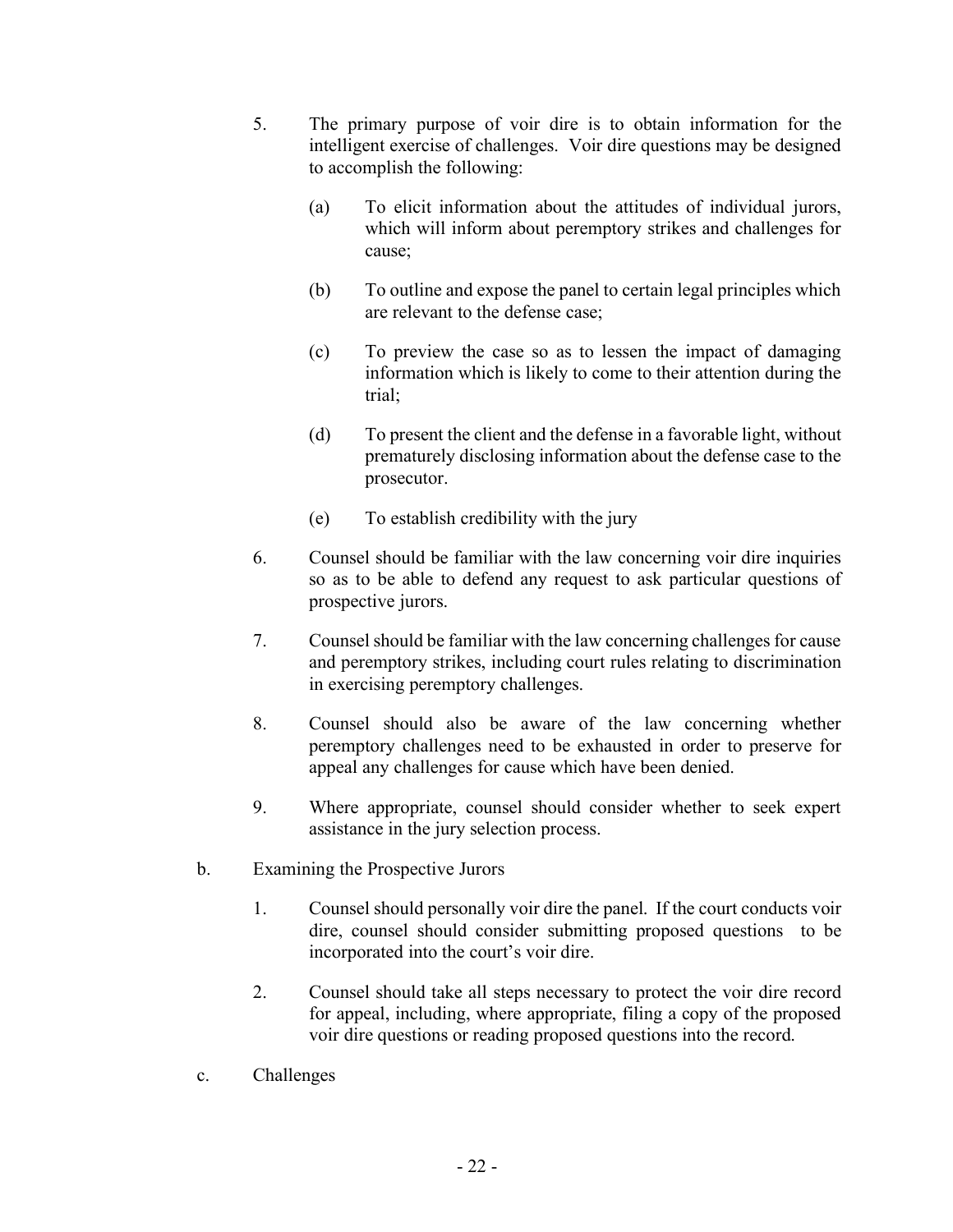Counsel should consider challenging for cause all persons about whom a legitimate argument can be made for actual prejudice or bias relevant to the case when it is likely to benefit the client.

# **7.3 Opening Statement**

- a. Prior to delivering an opening statement, counsel should ask for exclusion of witnesses from the courtroom, unless a strategic reason exists for not doing so.
- b. Counsel should be familiar with the law of the jurisdiction and the individual trial judge's rules regarding the permissible content of an opening statement.
- c. Counsel should not waive or defer opening statement and should provide the jury with the defense theory of the case, so the jury is able to view the evidence from the defense viewpoint. Counsel should consider the strategic advantages and disadvantages of disclosure of particular information during opening statement. In rare instances, counsel may consider a strategic advantage of deferring the opening statement until the beginning of the defense case, but this should be weighed against the significant disadvantage of the jury viewing the prosecution evidence without benefit of the defense theory.
- d. Counsel's objective in making an opening statement is to inform the jury of the defense theory of the case and to provide an overview of the expected evidence. Opening statement may be designed to accomplish the following:
	- 1. to identify the weaknesses of the prosecution's case;
	- 2. to emphasize the prosecution's burden of proof;
	- 3. to summarize the testimony of witnesses, and the role of each in relationship to the entire case;
	- 4. to describe the exhibits which will be introduced and the role of each in relationship to the entire case;
	- 5. to clarify the jurors' responsibilities;
	- 6. to state the ultimate inferences which counsel wishes the jury to draw.
- e. Counsel should consider incorporating the promises of proof the prosecutor makes to the jury during opening statement in the defense summation.
- f. Whenever the prosecutor oversteps the bounds of a proper opening statement, counsel should consider objecting, requesting a mistrial, or seeking cautionary instructions, unless tactical considerations weigh against any such objections or requests. Such tactical considerations may include, but are not limited to: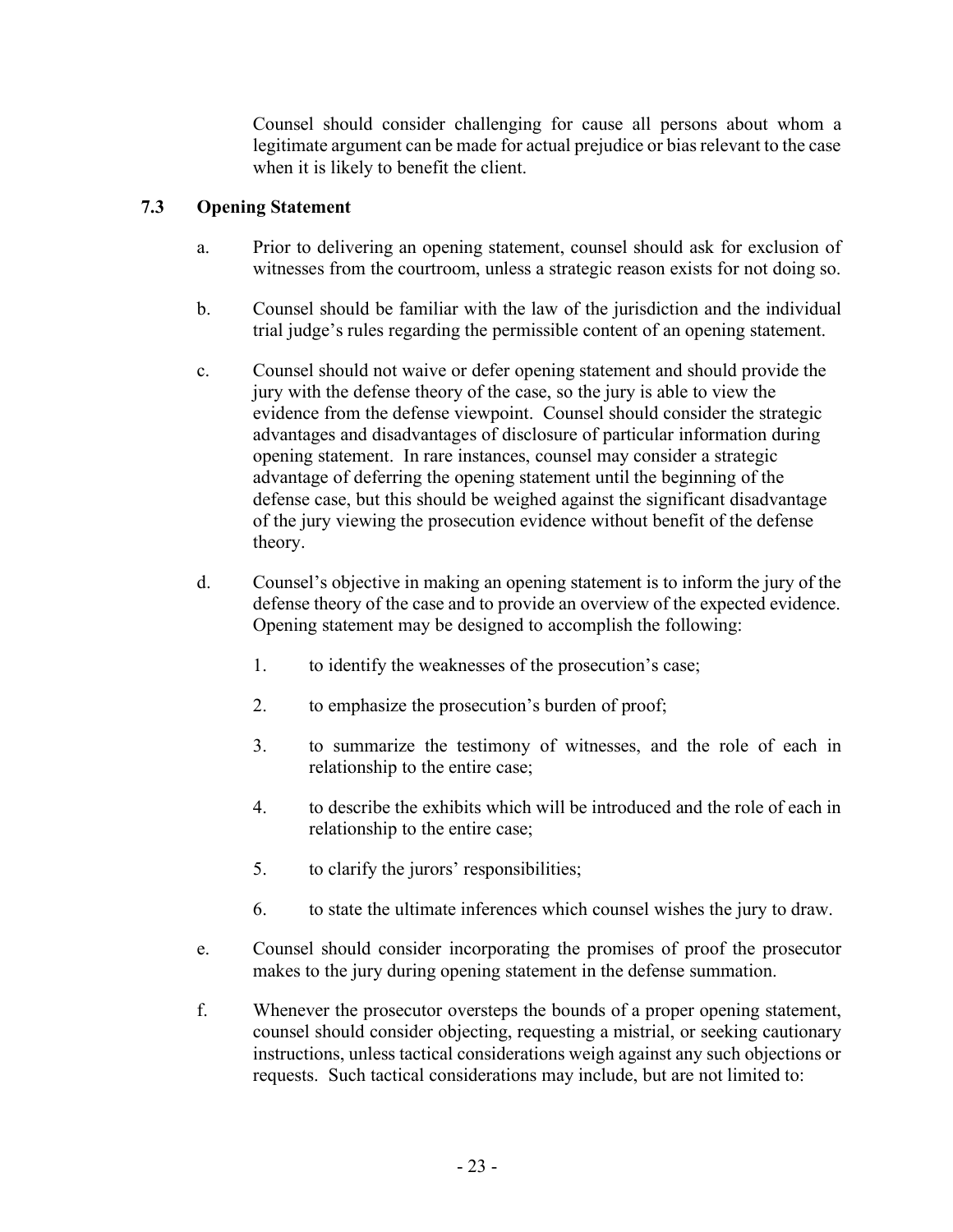- 1. The significance of the prosecutor's error;
- 2. The possibility that an objection might enhance the significance of the information in the jury's mind;
- 3. Whether there are any rules made by the judge against objecting during the other attorney's opening argument.

# **7.4 Confronting the Prosecution's Case**

- a. Counsel should attempt to anticipate weaknesses in the prosecution's proof and consider researching and preparing corresponding motions for judgment of acquittal.
- b. Counsel should consider the advantages and disadvantages of entering into stipulations concerning the prosecution's case.
- c. In preparing for cross-examination, counsel should be familiar with the applicable law and procedures concerning cross-examinations and impeachment of witnesses. In order to develop material for impeachment or to discover documents subject to disclosure, counsel should be prepared to question witnesses as to the existence of prior statements which they may have made or adopted.
- d. In preparing for cross-examination, counsel should:
	- 1. Consider the need to integrate cross-examination, the theory of the defense and closing argument;
	- 2. Consider whether cross-examination of each individual witness is likely to generate helpful information;
	- 3. Anticipate those witnesses the prosecutor might call in its case-in- chief or in rebuttal;
	- 4. Consider a cross-examination plan for each of the anticipated witnesses;
	- 5. Be alert to inconsistencies in a witness' testimony;
	- 6. Be alert to possible variations in witnesses' testimony;
	- 7. Review all prior statements of the witnesses and any prior relevant testimony of the prospective witnesses;
	- 8. Where appropriate, review relevant statutes and local police regulations for possible use in cross-examining police witnesses;
	- 9. Be alert to issues relating to witness credibility, including bias and motive for testifying.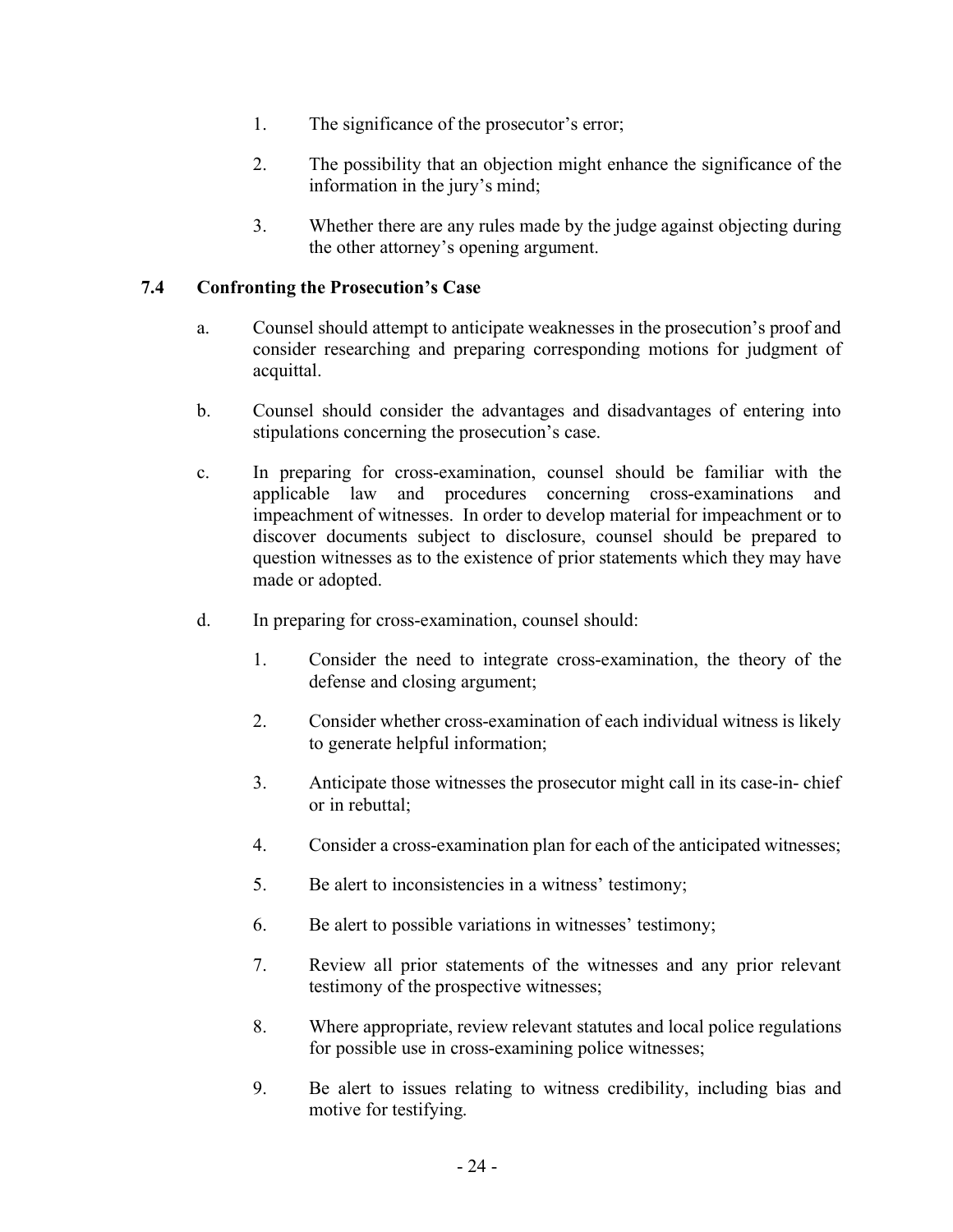- e. Counsel should consider conducting a voir dire examination of potential prosecution witnesses who may not be competent to give particular testimony, including expert witnesses whom the prosecutor may call. Counsel should be aware of the applicable law of the jurisdiction concerning competency of witnesses in general and admission of expert testimony in particular in order to be able to raise appropriate objections.
- f. Before beginning cross-examination, counsel should ascertain whether the prosecutor has provided copies of all prior statements of the witnesses as required by applicable law. If counsel does not receive prior statements of prosecution witnesses until they have completed direct examination, counsel should request adequate time to review these documents before commencing cross-examination.
- g. Where appropriate, at the close of the prosecution's case and out of the presence of the jury, counsel should move for a judgment of acquittal on each count charged. Counsel should request, when necessary, that the court immediately rule on the motion, in order that counsel may make an informed decision about whether to present a defense case.

# **7.5 Presenting the Defense Case**

- a. Counsel should develop, in consultation with the client, an overall defense strategy. In deciding on defense strategy, counsel should consider whether the client's interests are best served by not putting on a defense case, and instead relying on the prosecution's failure to meet its constitutional burden of proving each element beyond a reasonable doubt.
- b. Counsel should discuss with the client all of the considerations relevant to the client's decision to testify. As with choosing whether to go forward with a jury, the decision to testify is solely that of the client. Counsel's obligation is to provide the client with all of the advice necessary for the client to make an informed decision on whether to testify.
- c. Counsel should be aware of the elements of any affirmative defense and know whether, under the applicable law of the jurisdiction, the client bears a burden of persuasion or a burden of production.
- d. In preparing for presentation of a defense case, counsel should, where appropriate:
	- 1. Develop a plan for direct examination of each potential defense witness;
	- 2. Determine the implications that the order of witnesses may have on the defense case;
	- 3. Consider the possible benefits and risks of use of character witnesses;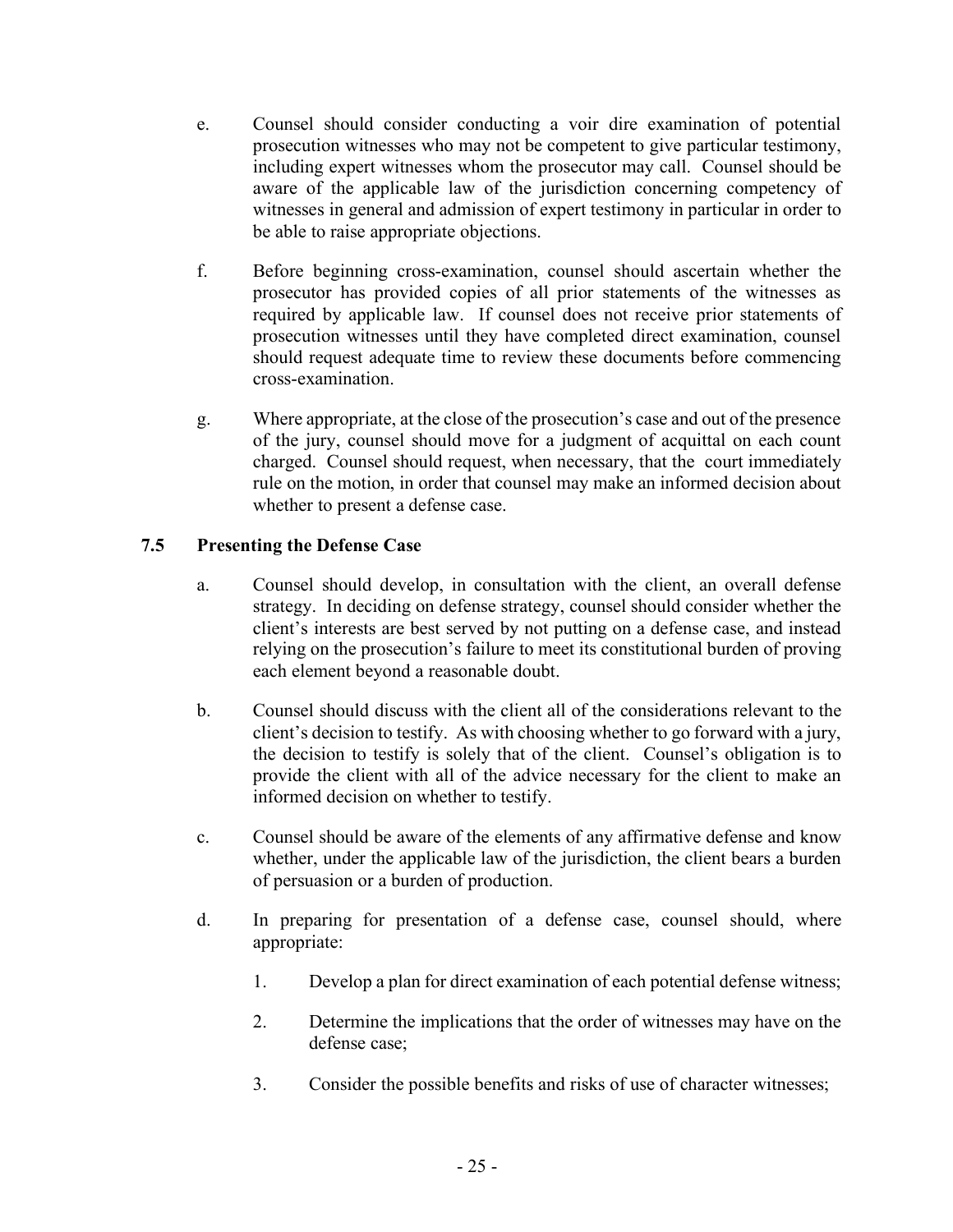- 4. Consider the need for expert witnesses.
- e. In developing and presenting the defense case, counsel should consider the implications it may have for a rebuttal by the prosecutor.
- f. Counsel should prepare all witnesses for direct and possible cross- examination. Where appropriate, counsel should also advise witnesses of suitable courtroom dress and demeanor.
- g. Counsel should conduct redirect examination as appropriate.
- h. At the close of the defense case, counsel should renew the motion for judgment of acquittal on each charged count.

# **7.6 Closing Argument**

- a. Counsel should be familiar with the substantive limits on both prosecution and defense summation.
- b. Counsel should be familiar with the local rules and the individual judge's practice concerning time limits and objections during closing argument, and provisions for rebuttal argument by the prosecution.
- c. In developing closing argument, counsel should review the proceedings to determine what aspects can be used in support of defense summation and, where appropriate, should consider:
	- 1. Highlighting weaknesses in the prosecution's case;
	- 2. Describing favorable inferences to be drawn from the evidence;
	- 3. Incorporating into the argument:
		- (a) helpful testimony from direct and cross-examinations;
		- (b) verbatim instructions drawn from the jury charge;
		- (c) responses to anticipated prosecution arguments;
		- (d) the effects of the defense argument on the prosecutor's rebuttal argument.
	- 4. Whenever the prosecutor exceeds the scope of permissible argument, counsel should consider objecting, requesting a mistrial, or seeking cautionary instructions unless tactical considerations suggest otherwise. Such tactical considerations may include, but are not limited to:
		- (a) Whether counsel believes that the case will result in a favorable verdict for the client;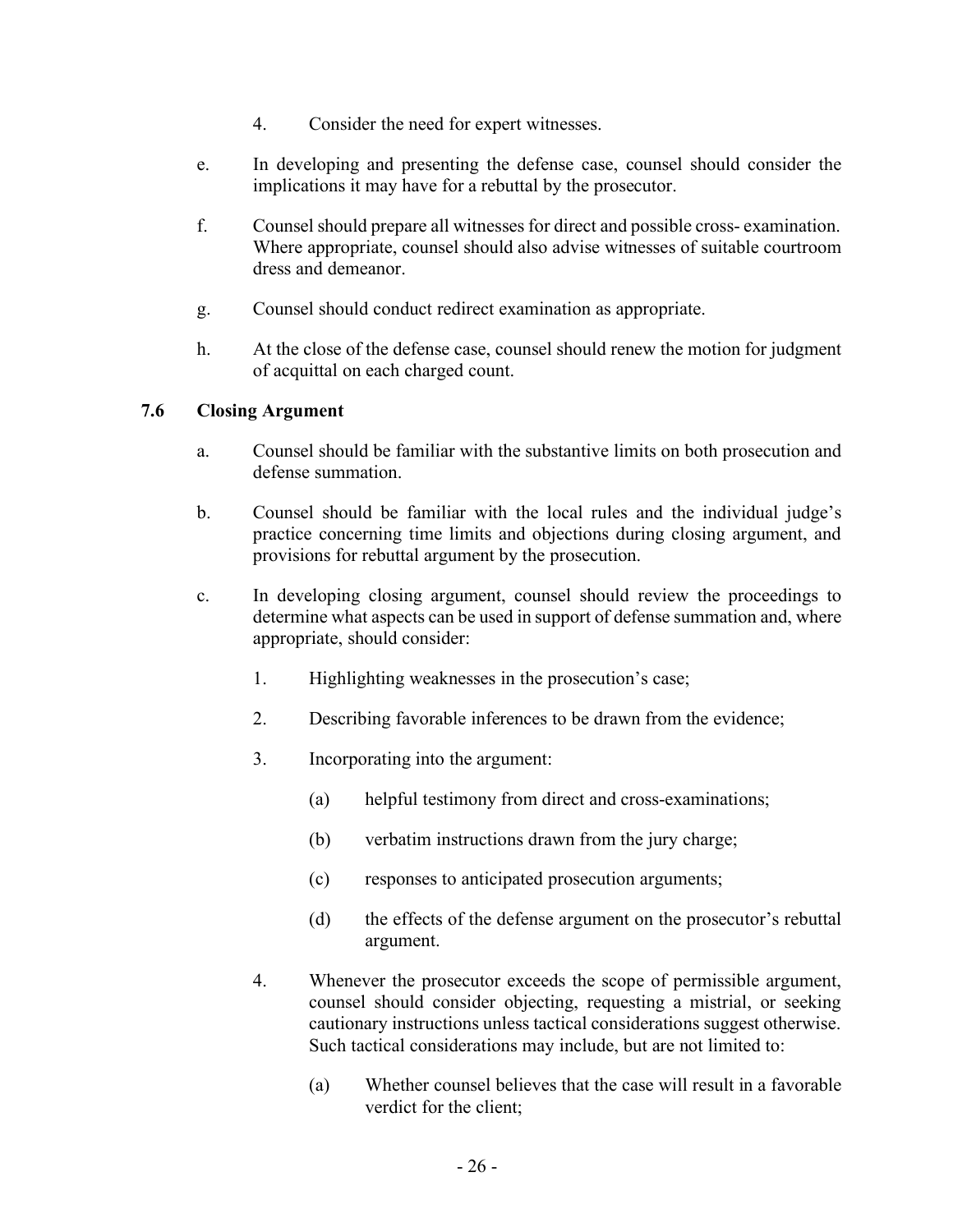- (b) The need to preserve the objection for a double jeopardy motion;
- (c) The possibility that an objection might enhance the significance of the information in the jury's mind.
- (d) The need to preserve the objection for appeal.

#### **7.7 Jury Instructions**

- a. Counsel should be familiar with the local rules and the individual judge's practices concerning ruling on proposed instructions, charging the jury, use of standard charges and preserving objections to the instructions.
- b. Where appropriate, counsel should submit modifications of the standard jury instructions in light of the particular circumstances of the case, including the desirability of seeking a verdict on a lesser included offense. Where possible, counsel should provide case law in support of the proposed instructions.
- c. Where appropriate, counsel should object to and argue against improper instructions proposed by the prosecution.
- d. If the court refuses to adopt instructions requested by counsel, or gives instructions over counsel's objection, counsel should take all steps necessary to preserve the record, including, where appropriate, filing a copy of proposed instructions or reading proposed instructions into the record.
- e. During delivery of the charge, counsel should be alert to any deviations from the judge's planned instructions, object to deviations unfavorable to the client, and, if necessary, request additional or curative instructions.
- f. If the court proposes giving supplemental instructions to the jury, either upon request of the jurors or upon their failure to reach a verdict, counsel should request that the judge state the proposed charge to counsel before it is delivered to the jury.

#### **Guideline 8.**

#### **8.1 Obligations of Counsel in Sentencing**

Among counsel's obligations in the sentencing process are:

a. Where a client chooses not to proceed to trial, to ensure that a plea agreement is negotiated with consideration of the sentencing, correctional, and financial implications and other consequences of the conviction, including the impact upon citizenship and residency rights, civil rights including the loss of the right to vote, and familial rights;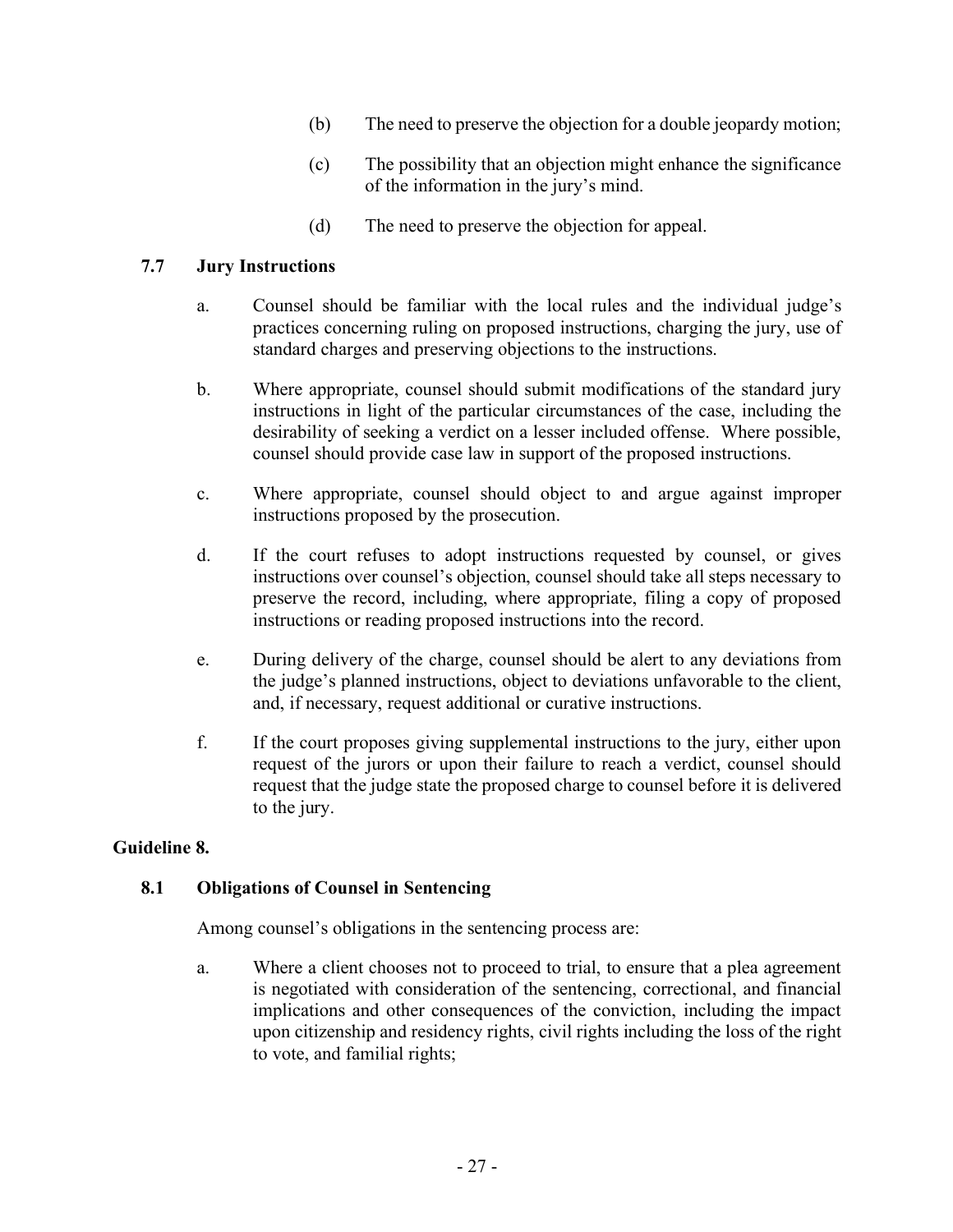- b. To ensure the client is not harmed by inaccurate information or information that is not properly before the court in determining the sentence to be imposed;
- c. To provide affirmative advice with respect to the consequences of the conviction on the citizenship and or residency status of the client;
- d. To ensure all reasonably available mitigating and favorable information, which is likely to benefit the client, is presented to the court;
- e. To develop a plan which seeks to achieve the least restrictive and burdensome sentencing alternative that is most acceptable to the client, and which can reasonably be obtained based on the facts and circumstances of the offense, the client's background, the applicable sentencing provisions, and other information pertinent to the sentencing decision;
- f. To ensure all information presented to the court which may harm the client and which is not shown to be accurate and truthful or is otherwise improper is stricken from the text of the presentence investigation report before distribution of the report;
- g. To consider the need for and availability of sentencing specialists, and to seek the assistance of such specialists whenever possible and warranted.

# **8.2 Sentencing Options, Consequences and Procedures**

- a. Counsel should be familiar with the sentencing provisions and options applicable to the case, including:
	- 1. Any sentencing guideline structure;
	- 2. Deferred sentence, judgment without a finding, and diversionary programs or the availability of alternative resolutions, including suspended sentences and specialty courts;
	- 3. Vacation of conviction and sealing of records;
	- 4. Probation or suspension of sentence and permissible conditions of probation;
	- 5. Restitution;
	- 6. Fines;
	- 7. Court costs;
	- 8. Imprisonment including any mandatory minimum requirements;
	- 9. Confinement in mental institution;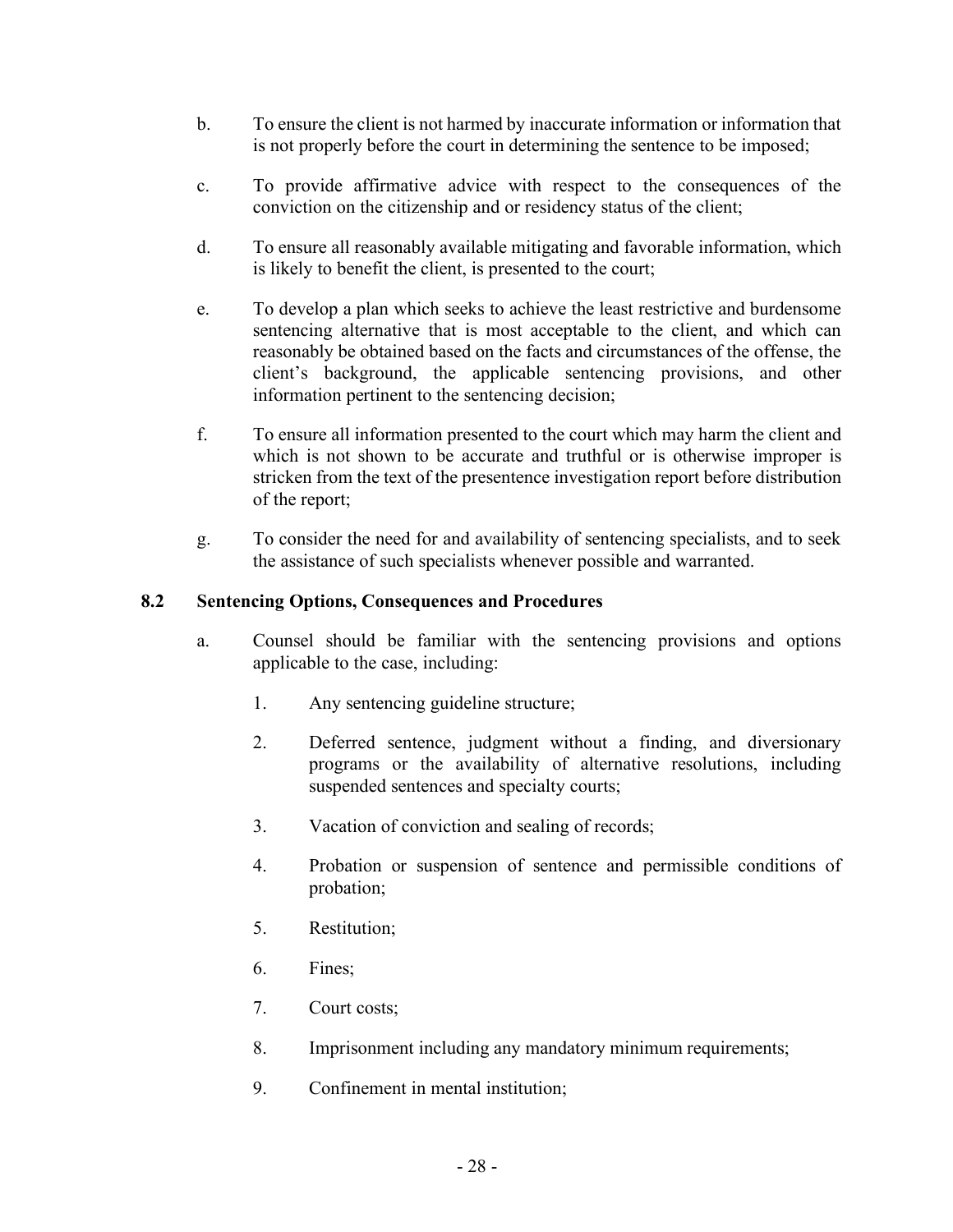- 10. Forfeiture.
- b. Counsel should be familiar with the consequences of the sentence and judgment, including:
	- 1. credit for pre-trial detention;
	- 2. post confinement supervision;
	- 3. effect of good-time credits on the client's release date and how those credits are earned and calculated;
	- 4. place of confinement and level of security and classification;
	- 5. self-surrender to place of custody;
	- 6. eligibility for correctional programs and furloughs;
	- 7. available drug rehabilitation programs, psychiatric treatment, and health care;
	- 8. deportation;
	- 9. use of the conviction for sentence enhancement in future proceedings;
	- 10. loss of civil rights and the right to possess a firearm;
	- 11. impact of a fine or restitution and any resulting civil liability;
	- 12. restrictions on or loss of license;
	- 13. the impact of the conviction on the rights of a non-citizen;
	- 14. other consequences of the conviction, such as immigration rights, military service, registration, housing, employment, driving, and familial rights.
- c. Counsel should be familiar with the sentencing procedures, including:
	- 1. The effect that plea negotiations may have upon the sentencing discretion of the court;
	- 2. The procedural operation of any sentencing guideline system;
	- 3. Sentencing structure to preserve the rights of non-citizen clients;
	- 4. The practices of the officials who prepare the presentence report and defendants' rights in that process;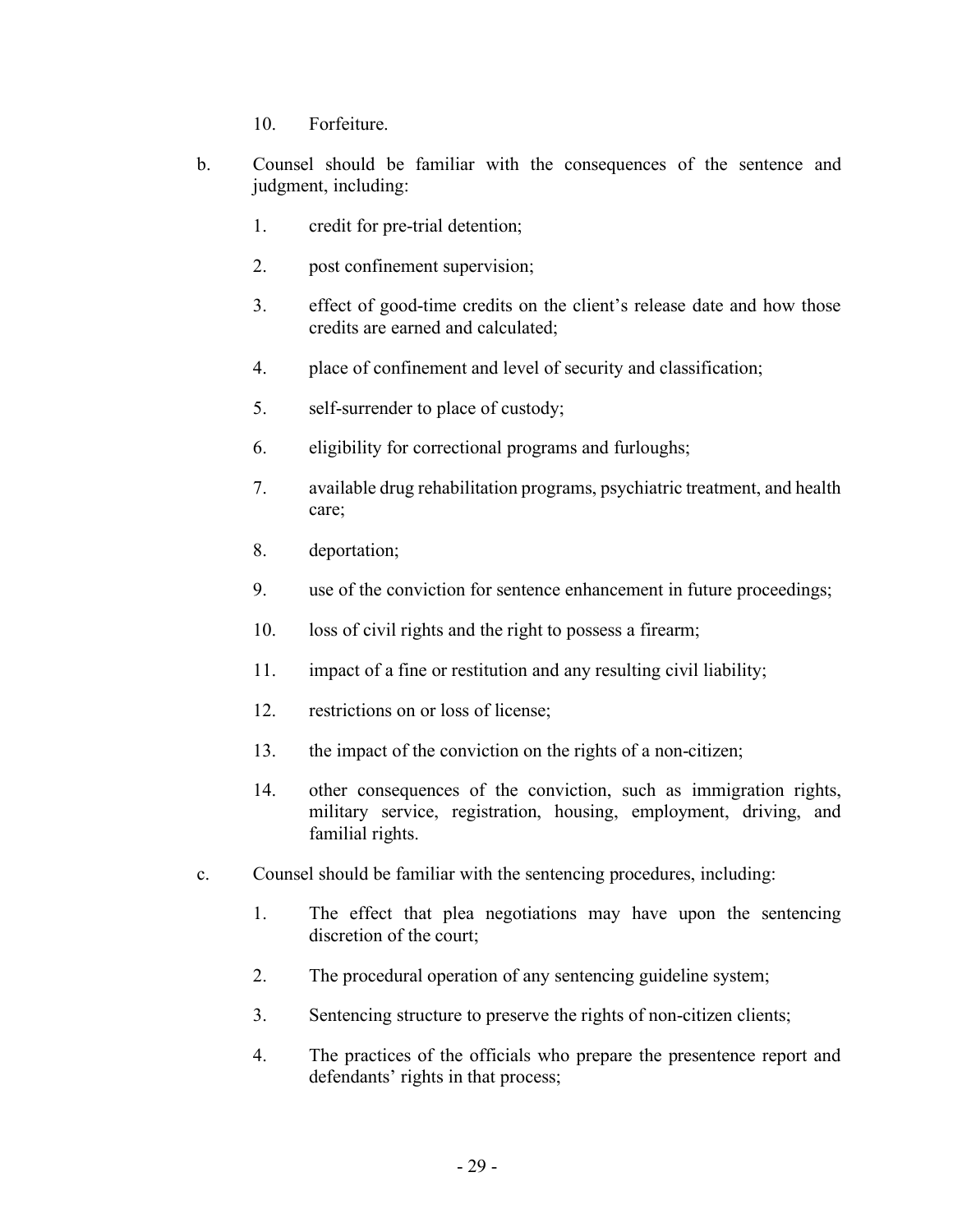- 5. The access to the presentence report by counsel and the client; the prosecution's or probation department's practice in preparing a memorandum on punishment;
- 6. The use of a sentencing memorandum by the defense;
- 7. The opportunity to challenge information presented to the court for sentencing purposes;
- 8. The availability of an evidentiary hearing to challenge information and the applicable rules of evidence and burdens of proof at such a hearing;
- 9. The participation that victims and prosecution or defense witnesses may have in the sentencing proceedings.

# **8.3 Preparation for Sentencing**

- a. In preparing for sentencing, counsel should consider the need to:
	- 1. Inform the client of the applicable sentencing requirements, options, and alternatives, and the likely and possible consequences of the sentencing alternatives;
	- 2. Maintain regular contact with the client prior to the sentencing hearing, and inform the client of the steps being taken in preparation for sentencing;
	- 3. Obtain from the client relevant information concerning such subjects as his or her background and personal history, prior criminal record, employment history and skills, education, medical history and condition, citizenship and immigration status if the client is not a citizen of the United States, and financial status, and obtain from the client sources through which the information provided can be corroborated;
	- 4. Ensure the client has adequate time to examine the presentence report;
	- 5. Inform the client of his or her right to speak at the sentencing proceeding and assist the client in preparing the statement, if any, to be made to the court, considering the possible consequences that any admission of guilt may have upon an appeal, subsequent retrial or trial on other offenses;
	- 6. Prepare the client to be interviewed by the official preparing the presentence report;
	- 7. Inform the client of the effects that admissions and other statements may have upon an appeal, retrial, parole proceedings, or other judicial or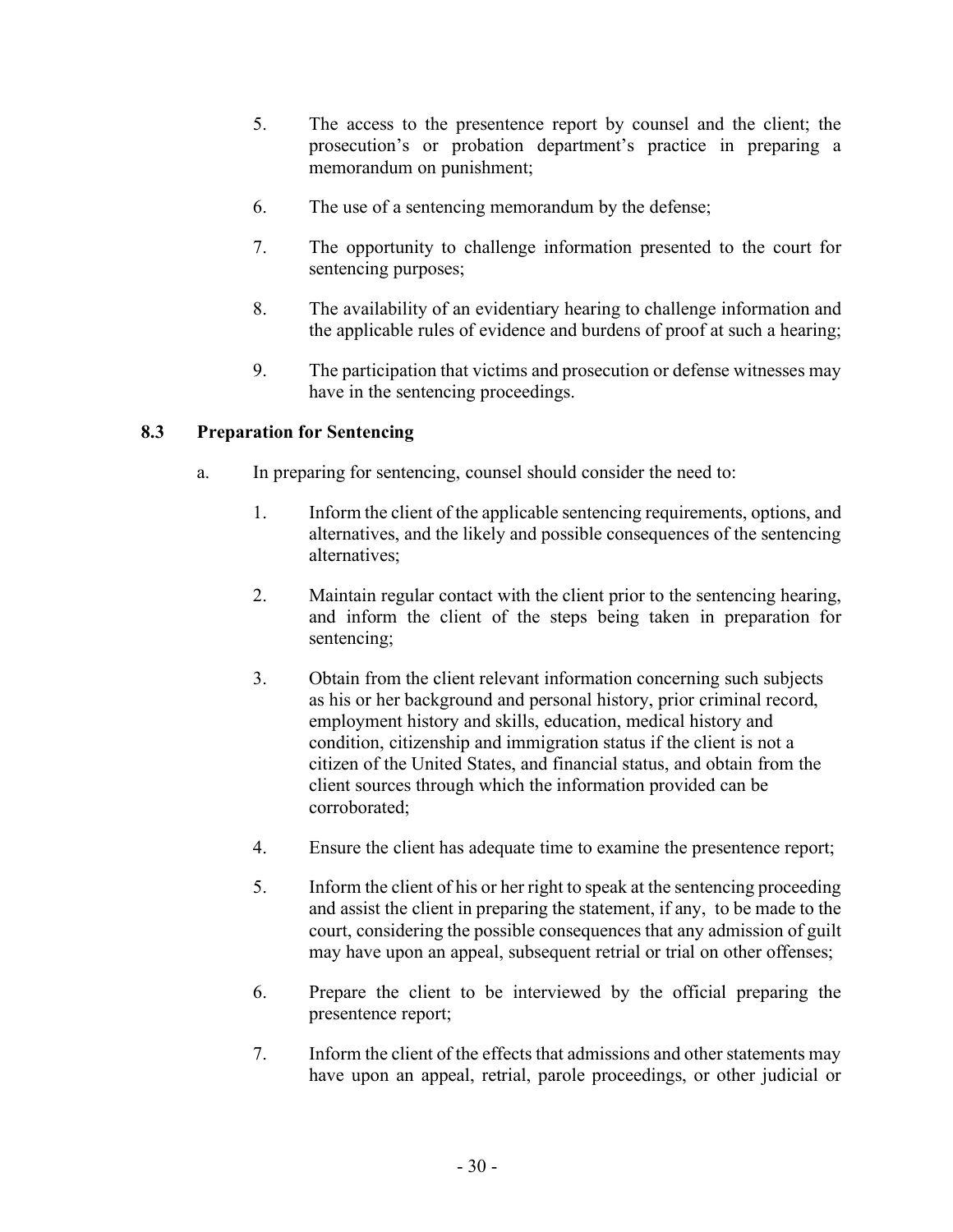immigration or citizenship proceedings, including forfeiture or restitution proceedings;

- 8. Inform the client of the sentence or range of sentences and options available under the law and confer with the client about the sentencing plan and advocate for the client's position;
- 9. Collect documents and affidavits to support the defense position and, where relevant, prepare witnesses to testify at the sentencing hearing; where necessary, counsel should specifically request the opportunity to present tangible and testimonial evidence.

# **8.4 The Official Presentence Report**

- a. Counsel should be familiar with the procedures concerning the preparation, submission, and verification of the presentence investigation report or similar document. In addition, counsel should:
	- 1. Determine whether a presentence report will be prepared and submitted to the court prior to sentencing; where preparation of the report is optional, counsel should consider the strategic implications of requesting that a report be prepared;
	- 2. Provide to the official preparing the report relevant information favorable to the client, including, where appropriate, the client's version of the offense;
	- 3. Review the completed report;
	- 4. Take appropriate steps to ensure that erroneous or misleading information which may harm the client is deleted from the report;
	- 5. Take appropriate steps to preserve and protect the client's interests where the defense challenges information in the presentence report as being erroneous or misleading and:
		- (a) the court refuses to hold a hearing on a disputed allegation adverse to the client;
		- (b) the prosecution fails to prove an allegation;
		- (c) the court finds an allegation not proved.
- b. Such steps include requesting that a new report be prepared with the challenged or unproved information deleted before the report or memorandum is distributed to correctional officials.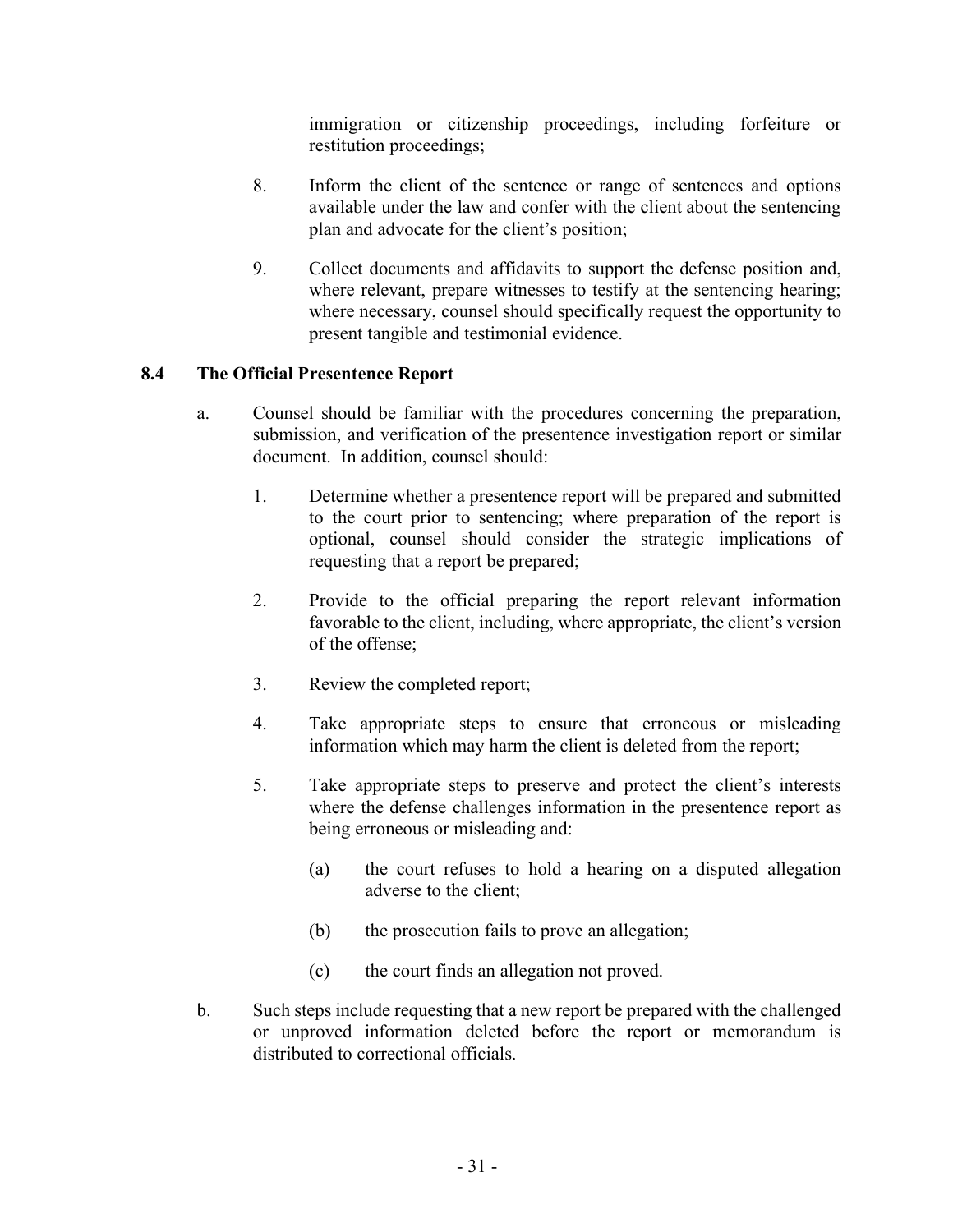c. Counsel should review the report to be distributed to be sure that the information challenged has actually been removed from the report or memorandum.

# **8.5 The Prosecution's Sentencing Position**

- a. Counsel should attempt to determine, unless there is a sound tactical reason for not doing so, whether the prosecution will advocate that a particular type or length of sentence be imposed.
- b. If a written sentencing memorandum is submitted by the prosecution, counsel should review the memorandum and verify that the information presented is accurate; if the memorandum contains erroneous or misleading information, counsel should take appropriate steps to correct the information unless there is a sound strategic reason for not doing so.
- c. If the defense request to see the prosecution memorandum is denied, an application to examine the document should be made to the court or a motion made to exclude consideration of the report by the court and to prevent distribution of the memorandum to correctional officials.

# **8.6 The Defense Sentencing Memorandum**

- a. Counsel should prepare and present to the court a defense sentencing memorandum where there is a strategic reason for doing so. Among the topics counsel may wish to include in the memorandum are:
	- 1. Challenges to incorrect or incomplete information in the official presentence report and any prosecution sentencing memorandum;
	- 2. Challenges to improperly drawn inferences and inappropriate characterizations in the official presentence report and any prosecution sentencing memorandum;
	- 3. Information contrary to that before the court which is supported by affidavits, letters, and public records;
	- 4. Information favorable to the client concerning such matters as the offense, mitigating factors and relative culpability, prior offenses, personal background, employment record and opportunities, education background, and family and financial status;
	- 5. Information which would support a sentencing disposition other than incarceration, such as the potential for rehabilitation or the nonviolent nature of the crime;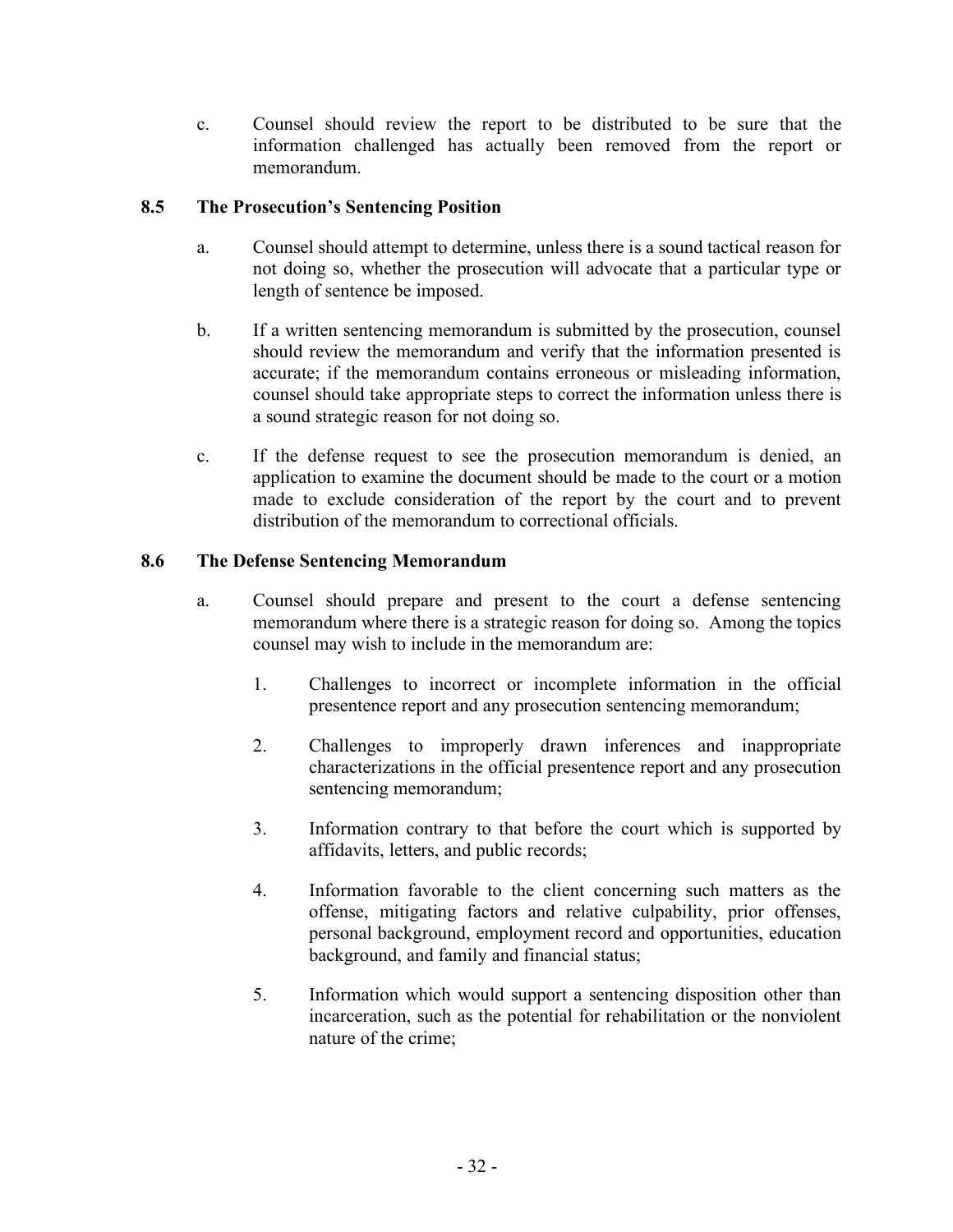- 6. Information concerning the availability of treatment programs, community treatment facilities, and community service work opportunities;
- 7. Presentation of a sentencing proposal;
- 8. Where appropriate, counsel should engage an expert to assist in preparing the sentence memorandum;
- 9. A complete memorandum may require counsel to conduct an independent investigation regarding mitigating evidence and why particular proposals are appropriate.

#### **8.7 The Sentencing Process**

- a. Counsel should be prepared at the sentencing proceeding to take the steps necessary to advocate fully for the requested sentence and to protect the client's interest.
- b. Counsel should be familiar with the procedures available for obtaining an evidentiary hearing before the court in connection with the imposition of sentence.
- c. In the event there will be disputed facts before the court at sentencing, counsel should consider requesting an evidentiary hearing. Where a sentencing hearing will be held, counsel should ascertain who has the burden of proving a fact unfavorable to the client, be prepared to object if the burden is placed on the defense, and be prepared to present evidence, including testimony of witnesses, to contradict erroneous or misleading information unfavorable to the client.
- d. Where information favorable to the client will be disputed or challenged, counsel should be prepared to present supporting evidence, including testimony of witnesses, to establish the facts favorable to the client.
- e. Where the court has the authority to do so, counsel should request specific orders or recommendations from the court concerning the place of confinement, eligibility for supervised release, psychiatric treatment or drug rehabilitation, permission for the client to surrender directly to the place of confinement and against deportation of the client.
- f. Where appropriate, counsel should prepare the client to personally address the court.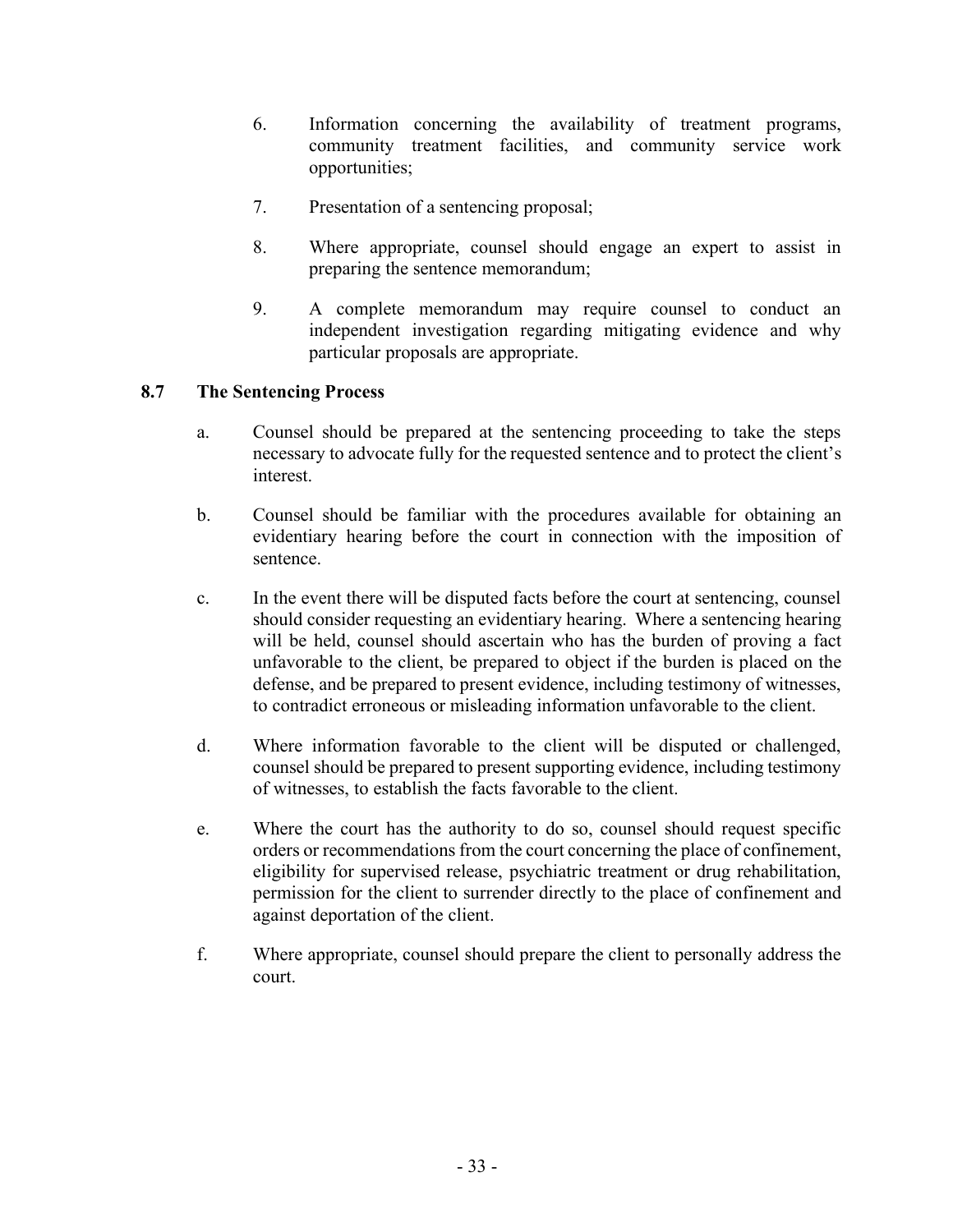# **Guideline 9.**

# **9.1 Motion for a New Trial**

- a. Counsel should be familiar with the procedures available to request a new trial including the time period for filing such a motion, the effect it has upon the time to file a notice of appeal, and the grounds that can be raised.
- b. When a judgment of guilty has been entered against the client after trial, counsel should consider whether it is appropriate to file a motion for a new trial with the trial court. In deciding whether to file such a motion, the factors counsel should consider to include:
	- 1. The likelihood of success of the motion, given the nature of the error or errors that can be raised;
	- 2. The effect that such a motion might have upon the client's appellate rights, including whether the filing of such a motion is necessary to, or will assist in, preserving the client's right to raise on appeal the issues that might be raised in the new trial motion.

# **9.2 Right to Appeal**

- a. Counsel should inform the client of his or her right to appeal the judgment of the court and the action that must be taken to perfect an appeal. In circumstances where the client wants to file an appeal the attorney shall file the notice in accordance with the rules of the court and take such other steps as are necessary to preserve the client's right to appeal.
- b. Counsel's advice to the client should include an explanation of the right to appeal the judgment of guilty and the right to appeal the sentence imposed by the court and have counsel appointed at state expense, and that the substantially prevailing party may be entitled to recover the costs of appeal pursuant to statute or court rule.
- c. Where the client takes an appeal, trial counsel must cooperate in providing information to the client's appellate counsel concerning the proceedings in the trial court and their work on behalf of the client.
- d. When there is a post-conviction challenge brought on behalf of the client, trial and appellate counsel must cooperate in providing information to the client's post-conviction counsel concerning proceedings in the trial and appellate courts and their work on behalf of the client.